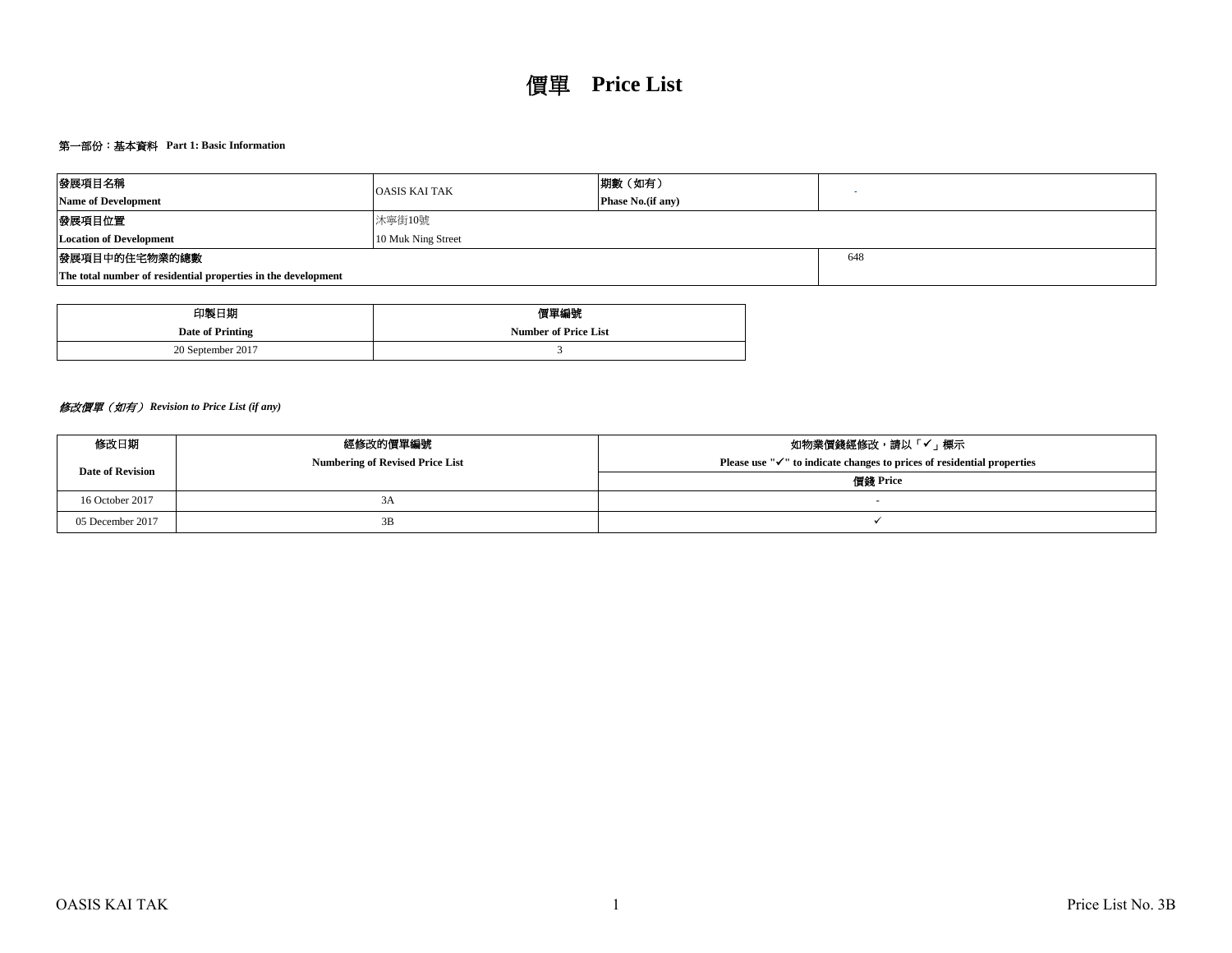**第二部份: 面積及售價資料**<br>Part 2: Information on Area and Price

| 物業的描述<br><b>Description of Residential</b> | <b>Property</b> |              | 實用面積<br>(包括露台,工作平台及陽台 (如有))<br>平方米(平方呎)                                    | 售價 (元)     | 實用面積<br>每平方米/呎售價<br>- 元, 每平方米<br>(元, 每平方呎) |                                |                          |          |                          | 平方米 (平方呎)<br>sq. metre (sq.ft.) | 其他指明項目的面積 (不計算入實用面積)<br>Area of other specified items (Not included in the Saleable Area) |                          |                  |                          |                          |
|--------------------------------------------|-----------------|--------------|----------------------------------------------------------------------------|------------|--------------------------------------------|--------------------------------|--------------------------|----------|--------------------------|---------------------------------|-------------------------------------------------------------------------------------------|--------------------------|------------------|--------------------------|--------------------------|
|                                            |                 |              | Saleable Area<br>(including balcony, utility platform and                  | Price (\$) | <b>Unit Rate of Saleable</b><br>Area       | 空調機房                           | 窗台                       | 閣樓       | 平台                       | 花園                              | 停車位                                                                                       | 天台                       | 梯屋               | 前庭                       | 庭院                       |
| 大廈名稱<br><b>Block Name</b>                  | 樓層<br>Floor     | 單位<br>Unit   | verandah, if any)<br>sq. metre (sq.ft.)                                    |            | \$ per sq. metre<br>\$per sq.ft.)          | Air-conditioning<br>plant room | Bay<br>window            | Cockloft | <b>Flat roof</b>         | Garden                          | Parking<br>space                                                                          | Roof                     | <b>Stairhood</b> | <b>Terrace</b>           | Yard                     |
|                                            |                 |              |                                                                            |            | 319,740                                    |                                |                          |          |                          |                                 |                                                                                           |                          |                  |                          |                          |
|                                            |                 |              |                                                                            |            |                                            |                                |                          |          |                          |                                 |                                                                                           |                          |                  |                          |                          |
|                                            | 33              | A            | 50.563 (544)<br>露台 Balcony: 2.000 (22)                                     | 16,167,000 | (29,719)                                   | $\overline{\phantom{a}}$       | $\overline{\phantom{a}}$ | $\sim$   | $\overline{\phantom{a}}$ | $\sim$                          | $\overline{\phantom{a}}$                                                                  | $\overline{\phantom{a}}$ | $\sim$           | $\overline{\phantom{a}}$ | $\overline{\phantom{a}}$ |
|                                            |                 |              | 工作平台 Utility Platform : 0.000 (0)                                          | 16.976.000 | 335,740                                    |                                |                          |          |                          |                                 |                                                                                           |                          |                  |                          |                          |
|                                            |                 |              |                                                                            |            | (31,206)                                   |                                |                          |          |                          |                                 |                                                                                           |                          |                  |                          |                          |
|                                            | 32              | $\mathbf{A}$ | 50.563 (544)<br>露台 Balcony: 2.000 (22)<br>工作平台 Utility Platform: 0.000 (0) | 16,103,000 | 318,474<br>(29,601)                        | $\sim$                         | $\overline{\phantom{a}}$ | $\sim$   | $\overline{\phantom{a}}$ | $\overline{\phantom{a}}$        | $\overline{\phantom{a}}$                                                                  | $\overline{\phantom{a}}$ | $\sim$           | $\overline{\phantom{a}}$ | $\overline{\phantom{a}}$ |
|                                            |                 |              | 50.563 (544)                                                               |            | 317,208                                    |                                |                          |          |                          |                                 |                                                                                           |                          |                  |                          |                          |
|                                            | 31              | $\mathbf{A}$ | 露台 Balcony: 2.000 (22)<br>工作平台 Utility Platform: 0.000 (0)                 | 16,039,000 | (29, 483)                                  | $\sim$ $\sim$                  | $\sim$                   | $\sim$   | $\sim$                   | $\sim$                          | $\overline{\phantom{a}}$                                                                  | $\sim$                   | $\sim$           | $\sim$                   | $\sim$                   |
|                                            | 30              | A            | 50.563 (544)<br>露台 Balcony: 2.000 (22)                                     | 15,975,000 | 315,942                                    | $\overline{a}$                 | $\overline{\phantom{a}}$ | $\sim$   | $\overline{a}$           | $\overline{a}$                  | $\overline{\phantom{a}}$                                                                  | $\overline{\phantom{a}}$ | $\sim$           | $\sim$                   | $\overline{\phantom{a}}$ |
|                                            |                 |              | 工作平台 Utility Platform: 0.000 (0)                                           |            | (29, 366)                                  |                                |                          |          |                          |                                 |                                                                                           |                          |                  |                          |                          |
|                                            | 29              | $\mathbf{A}$ | 50.563 (544)<br>露台 Balcony: 2.000 (22)                                     |            | 314,677                                    | $\overline{a}$                 | $\overline{\phantom{a}}$ | $\sim$   | μ.                       | $\overline{a}$                  | $\sim$                                                                                    | $\overline{\phantom{a}}$ | $\sim$           | $\sim$                   | $\overline{\phantom{a}}$ |
|                                            |                 |              | 工作平台 Utility Platform: 0.000 (0)                                           | 15,911,000 | (29, 248)                                  |                                |                          |          |                          |                                 |                                                                                           |                          |                  |                          |                          |
|                                            | 28              | $\mathbf{A}$ | 50.563 (544)<br>露台 Balcony: 2.000 (22)                                     | 15,848,000 | 313,431                                    | $\overline{a}$                 | $\overline{a}$           | $\sim$   | $\sim$                   | $\sim$                          | $\sim$                                                                                    | $\overline{\phantom{a}}$ | $\sim$           | $\overline{a}$           | $\sim$                   |
|                                            |                 |              | 工作平台 Utility Platform: 0.000 (0)                                           |            | (29, 132)                                  |                                |                          |          |                          |                                 |                                                                                           |                          |                  |                          |                          |
| Tower 3                                    | 27              | $\mathbf{A}$ | 50.563 (544)<br>露台 Balcony: 2.000 (22)                                     | 15,722,000 | 310,939                                    | $\sim$                         | $\sim$                   | $\sim$   | $\sim$                   | $\sim$                          | $\sim$                                                                                    | $\sim$                   | $\sim$           | $\overline{a}$           | $\sim$                   |
| 第3座                                        |                 |              | 工作平台 Utility Platform : 0.000 (0)                                          |            | (28,901)                                   |                                |                          |          |                          |                                 |                                                                                           |                          |                  |                          |                          |
|                                            | 26              | A            | 50.563 (544)<br>露台 Balcony: 2.000 (22)                                     | 15,659,000 | 309,693                                    | $\overline{a}$                 | $\overline{\phantom{a}}$ | $\sim$   | $\overline{\phantom{a}}$ | $\overline{\phantom{a}}$        | $\overline{\phantom{a}}$                                                                  | $\sim$                   | ÷.               | $\overline{\phantom{a}}$ | $\sim$                   |
|                                            |                 |              | 工作平台 Utility Platform : $0.000(0)$                                         |            | (28, 785)                                  |                                |                          |          |                          |                                 |                                                                                           |                          |                  |                          |                          |
|                                            | 25              | A            | 50.563 (544)<br>露台 Balcony: 2.000 (22)                                     | 15,597,000 | 308,467                                    | $\overline{a}$                 | $\overline{\phantom{a}}$ | $\sim$   | μ.                       | μ.                              | $\sim$                                                                                    | $\overline{\phantom{a}}$ | ÷.               | $\overline{\phantom{a}}$ | $\sim$                   |
|                                            |                 |              | 工作平台 Utility Platform : $0.000(0)$                                         |            | (28,671)                                   |                                |                          |          |                          |                                 |                                                                                           |                          |                  |                          |                          |
|                                            | 23              | A            | 50.563 (544)<br>露台 Balcony: 2.000 (22)                                     | 15,535,000 | 307,240                                    | $\sim$                         | $\sim$                   | $\sim$   | $\sim$                   | $\sim$                          | $\sim$                                                                                    | $\overline{\phantom{a}}$ | $\sim$           | $\overline{a}$           | $\sim$                   |
|                                            |                 |              | 工作平台 Utility Platform : 0.000 (0)                                          |            | (28, 557)                                  |                                |                          |          |                          |                                 |                                                                                           |                          |                  |                          |                          |
|                                            | 22              | A            | 50.563 (544)<br>露台 Balcony: 2.000 (22)                                     | 15,473,000 | 306,014                                    | $\sim$                         | $\sim$                   | $\sim$   | μ.                       | $\sim$                          | $\sim$                                                                                    | $\sim$                   | $\sim$           | $\sim$                   | $\overline{\phantom{a}}$ |
|                                            |                 |              | 工作平台 Utility Platform: 0.000 (0)                                           |            | (28, 443)                                  |                                |                          |          |                          |                                 |                                                                                           |                          |                  |                          |                          |
|                                            | 35              | $\, {\bf B}$ | 25.539 (275)<br>露台 Balcony: 2.000 (22)                                     | 7,800,000  | 305,415                                    | ÷.                             | $\sim$                   | $\sim$   | μ.                       | μ.                              | $\sim$                                                                                    | $\overline{\phantom{a}}$ | ÷.               | $\sim$                   | $\sim$                   |
|                                            |                 |              | 工作平台 Utility Platform : $0.000(0)$                                         |            | (28, 364)                                  |                                |                          |          |                          |                                 |                                                                                           |                          |                  |                          |                          |
|                                            | 33              | $\, {\bf B}$ | 50.991 (549)<br>露台 Balcony: 2.000 (22)                                     | 16,457,000 | 322,743                                    | $\overline{a}$                 | $\overline{\phantom{a}}$ | $\sim$   | $\overline{a}$           | $\overline{\phantom{a}}$        | $\overline{\phantom{a}}$                                                                  | $\overline{\phantom{a}}$ | $\sim$           | $\sim$                   | $\overline{\phantom{a}}$ |
|                                            |                 |              | 工作平台 Utility Platform: 0.000 (0)                                           |            | (29,976)                                   |                                |                          |          |                          |                                 |                                                                                           |                          |                  |                          |                          |
|                                            | 32              | $\, {\bf B}$ | 50.991 (549)<br>露台 Balcony: $2.000(22)$                                    | 16,391,000 | 321,449                                    | $\sim$                         | $\sim$                   | $\sim$   | $\sim$                   | $\sim$                          | $\sim$                                                                                    | $\overline{\phantom{a}}$ | $\sim$           | $\sim$                   | $\sim$                   |
|                                            |                 |              | 工作平台 Utility Platform: 0.000 (0)                                           |            | (29, 856)                                  |                                |                          |          |                          |                                 |                                                                                           |                          |                  |                          |                          |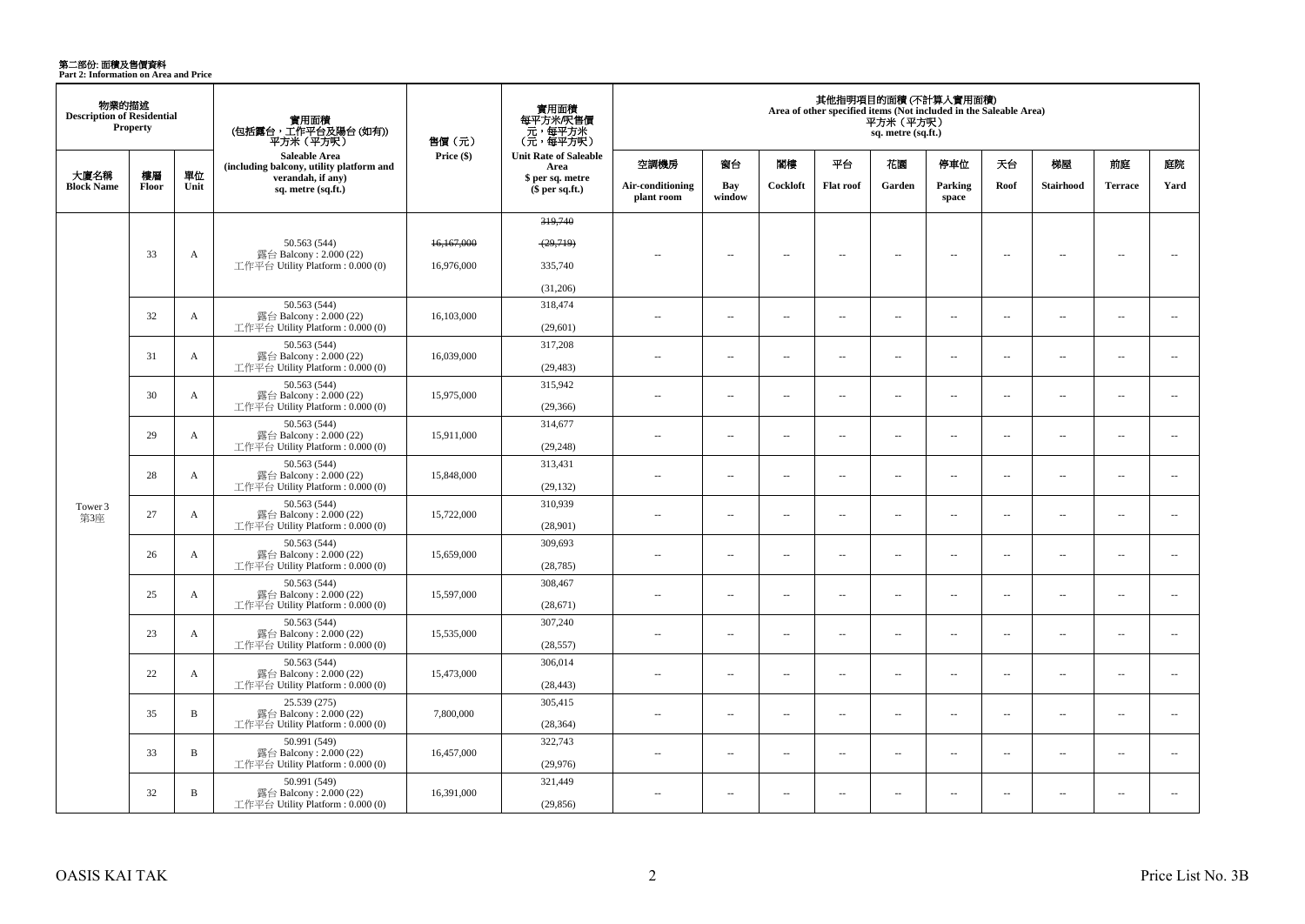| 物業的描述<br><b>Description of Residential</b> | Property |               | 實用面積<br>(包括露台,工作平台及陽台(如有))<br>平方米(平方呎)                                       | 售價(元)      | 實用面積<br>每平方米/呎售價<br>- 元, 每平方米<br>(元, 每平方呎) |                                |                          |                          |                  | 平方米 (平方呎)<br>sq. metre (sq.ft.) | 其他指明項目的面積 (不計算入實用面積)<br>Area of other specified items (Not included in the Saleable Area) |                          |                          |                          |                          |
|--------------------------------------------|----------|---------------|------------------------------------------------------------------------------|------------|--------------------------------------------|--------------------------------|--------------------------|--------------------------|------------------|---------------------------------|-------------------------------------------------------------------------------------------|--------------------------|--------------------------|--------------------------|--------------------------|
| 大廈名稱                                       | 樓層       | 單位            | <b>Saleable Area</b><br>(including balcony, utility platform and             | Price (\$) | <b>Unit Rate of Saleable</b><br>Area       | 空調機房                           | 窗台                       | 閣樓                       | 平台               | 花園                              | 停車位                                                                                       | 天台                       | 梯屋                       | 前庭                       | 庭院                       |
| <b>Block Name</b>                          | Floor    | Unit          | verandah, if any)<br>sq. metre (sq.ft.)                                      |            | \$ per sq. metre<br>\$per sq.ft.)          | Air-conditioning<br>plant room | Bay<br>window            | Cockloft                 | <b>Flat</b> roof | Garden                          | Parking<br>space                                                                          | Roof                     | Stairhood                | <b>Terrace</b>           | Yard                     |
|                                            | 31       | $\, {\bf B}$  | 50.991 (549)<br>露台 Balcony: 2.000 (22)<br>工作平台 Utility Platform: 0.000 (0)   | 16,326,000 | 320,174<br>(29, 738)                       | $\ddot{\phantom{a}}$           | $\overline{\phantom{a}}$ | $\sim$                   | μ.               | $\sim$                          | $\sim$                                                                                    | $\overline{\phantom{a}}$ | Ξ.                       | $\ddot{\phantom{a}}$     | $\sim$                   |
|                                            | 30       | $\, {\bf B}$  | 50.991 (549)<br>露台 Balcony: 2.000 (22)<br>工作平台 Utility Platform: 0.000 (0)   | 16,261,000 | 318,899<br>(29,619)                        | $\sim$                         | $\overline{a}$           | $\sim$                   | $\sim$           | $\sim$                          | $\sim$                                                                                    | $\sim$                   | $\sim$                   | $\sim$                   | $\mathbf{u}$             |
|                                            | 29       | $\, {\bf B}$  | 50.991 (549)<br>露台 Balcony: 2.000 (22)<br>工作平台 Utility Platform : 0.000 (0)  | 16,196,000 | 317,625<br>(29, 501)                       | $\overline{\phantom{a}}$       | $\overline{\phantom{a}}$ | $\overline{\phantom{a}}$ | --               | $\overline{\phantom{a}}$        | $\overline{\phantom{a}}$                                                                  | $\overline{\phantom{a}}$ | $\overline{\phantom{a}}$ | $\overline{\phantom{a}}$ | $\overline{\phantom{a}}$ |
|                                            | 28       | B             | 50.991 (549)<br>露台 Balcony: 2.000 (22)<br>工作平台 Utility Platform: 0.000 (0)   | 16,132,000 | 316,370<br>(29, 384)                       | $\sim$                         | $\overline{\phantom{a}}$ | $\sim$                   | $\sim$           | $\overline{\phantom{a}}$        | $\sim$                                                                                    | $\sim$                   | $\sim$                   | $\overline{\phantom{a}}$ | $\sim$                   |
|                                            | 26       | B             | 50.991 (549)<br>露台 Balcony: 2.000 (22)<br>工作平台 Utility Platform: 0.000 (0)   | 15,940,000 | 312,604<br>(29, 035)                       |                                | μ.                       | ÷.                       | μ.               | $\sim$                          | $\sim$                                                                                    | $\sim$                   | Ξ.                       | $\ddot{\phantom{a}}$     | $\sim$                   |
|                                            | 25       | $\, {\bf B}$  | 50.991 (549)<br>露台 Balcony: 2.000 (22)<br>工作平台 Utility Platform: 0.000 (0)   | 15,876,000 | 311,349<br>(28,918)                        | ×.                             | $\sim$                   | $\sim$                   | $\sim$           | $\sim$                          | $\sim$                                                                                    | $\sim$                   | $\overline{a}$           | $\sim$                   | $\sim$                   |
|                                            | 21       | $\, {\bf B}$  | 50.991 (549)<br>露台 Balcony: 2.000 (22)<br>工作平台 Utility Platform: 0.000 (0)   | 15,687,000 | 307,643<br>(28, 574)                       | $\sim$                         | $\overline{\phantom{a}}$ | $\sim$                   | μ.               | $\overline{\phantom{a}}$        | $\overline{\phantom{a}}$                                                                  | $\overline{\phantom{a}}$ | $\overline{\phantom{a}}$ | $\overline{\phantom{a}}$ | $\overline{\phantom{a}}$ |
| Tower 3                                    | 20       | $\, {\bf B}$  | 50.991 (549)<br>露台 Balcony: 2.000 (22)<br>工作平台 Utility Platform: 0.000 (0)   | 15,625,000 | 306,427<br>(28, 461)                       | $\sim$                         | $\overline{a}$           | $\sim$                   | $\sim$           | $\overline{a}$                  | $\sim$                                                                                    | $\overline{\phantom{a}}$ | $\overline{\phantom{a}}$ | $\sim$                   | $\sim$                   |
| 第3座                                        | 17       | $\, {\bf B}$  | 50.991 (549)<br>露台 Balcony: 2.000 (22)<br>工作平台 Utility Platform: 0.000 (0)   | 15,378,000 | 301,583<br>(28,011)                        | $\overline{\phantom{a}}$       | $\sim$                   | $\sim$                   | $\sim$           | $\sim$                          | $\sim$                                                                                    | $\overline{\phantom{a}}$ | $\overline{a}$           | $\sim$                   | $\ddot{\phantom{a}}$     |
|                                            | 16       | $\, {\bf B}$  | 50.991 (549)<br>露台 Balcony: 2.000 (22)<br>工作平台 Utility Platform : 0.000 (0)  | 15,316,000 | 300,367<br>(27, 898)                       | $\sim$                         | $\sim$                   | $\sim$                   | $\sim$           | $\sim$ $\sim$                   | $\overline{\phantom{a}}$                                                                  | $\sim$                   | $\sim$                   | $\overline{\phantom{a}}$ | $\overline{\phantom{a}}$ |
|                                            | 10       | B             | 50.991 (549)<br>露台 Balcony: 2.000 (22)<br>工作平台 Utility Platform : 0.000 (0)  | 15,074,000 | 295,621<br>(27, 457)                       |                                | $\overline{\phantom{a}}$ | $\sim$                   | μ.               | $\sim$                          | $\sim$                                                                                    | $\overline{\phantom{a}}$ | Ξ.                       | $\ddot{\phantom{a}}$     | $\sim$                   |
|                                            | 6        | B             | 50.991 (549)<br>露台 Balcony: 2.000 (22)<br>工作平台 Utility Platform : 0.000 (0)  | 14,776,000 | 289,777<br>(26,914)                        | $\sim$                         | $\overline{a}$           | $\sim$                   | $\sim$           | $\overline{a}$                  | $\sim$                                                                                    | $\overline{\phantom{a}}$ | $\overline{\phantom{a}}$ | $\sim$                   | $\sim$                   |
|                                            | 33       | $\mathsf C$   | 25.524 (275)<br>露台 Balcony: 2.000 (22)<br>工作平台 Utility Platform : 0.000 (0)  | 7,783,000  | 304,929<br>(28, 302)                       | 44                             | $\overline{\phantom{a}}$ | $\sim$                   | μ.               | $\overline{\phantom{a}}$        | $\sim$                                                                                    | $\overline{\phantom{a}}$ | Ξ.                       | $\ddot{\phantom{a}}$     | $\sim$                   |
|                                            | 32       | $\mathsf{C}$  | 25.524 (275)<br>露台 Balcony: 2.000 (22)<br>工作平台 Utility Platform : 0.000 (0)  | 7,760,000  | 304,028<br>(28, 218)                       | $\sim$                         | $\sim$                   | $\sim$                   | $\sim$           | $\sim$ $\sim$                   | $\sim$                                                                                    | $\sim$                   | $\sim$                   | $\sim$                   | $\sim$                   |
|                                            | 31       | $\mathcal{C}$ | 25.524 (275)<br>露台 Balcony: 2.000 (22)<br>工作平台 Utility Platform : $0.000(0)$ | 7,737,000  | 303,126<br>(28, 135)                       | $\sim$                         | $\overline{\phantom{a}}$ | $\sim$                   | μ.               | $\overline{\phantom{a}}$        | $\sim$                                                                                    | $\overline{\phantom{a}}$ | $\overline{\phantom{a}}$ | $\sim$                   | $\sim$                   |
|                                            | 30       | $\mathsf{C}$  | 25.524 (275)<br>露台 Balcony: 2.000 (22)<br>工作平台 Utility Platform: 0.000 (0)   | 7,713,000  | 302,186<br>(28,047)                        | $\sim$                         | $\sim$                   | $\sim$                   | $\sim$           | $\sim$ $\sim$                   | $\sim$                                                                                    | $\sim$                   | $\sim$                   | $\sim$                   | $\sim$                   |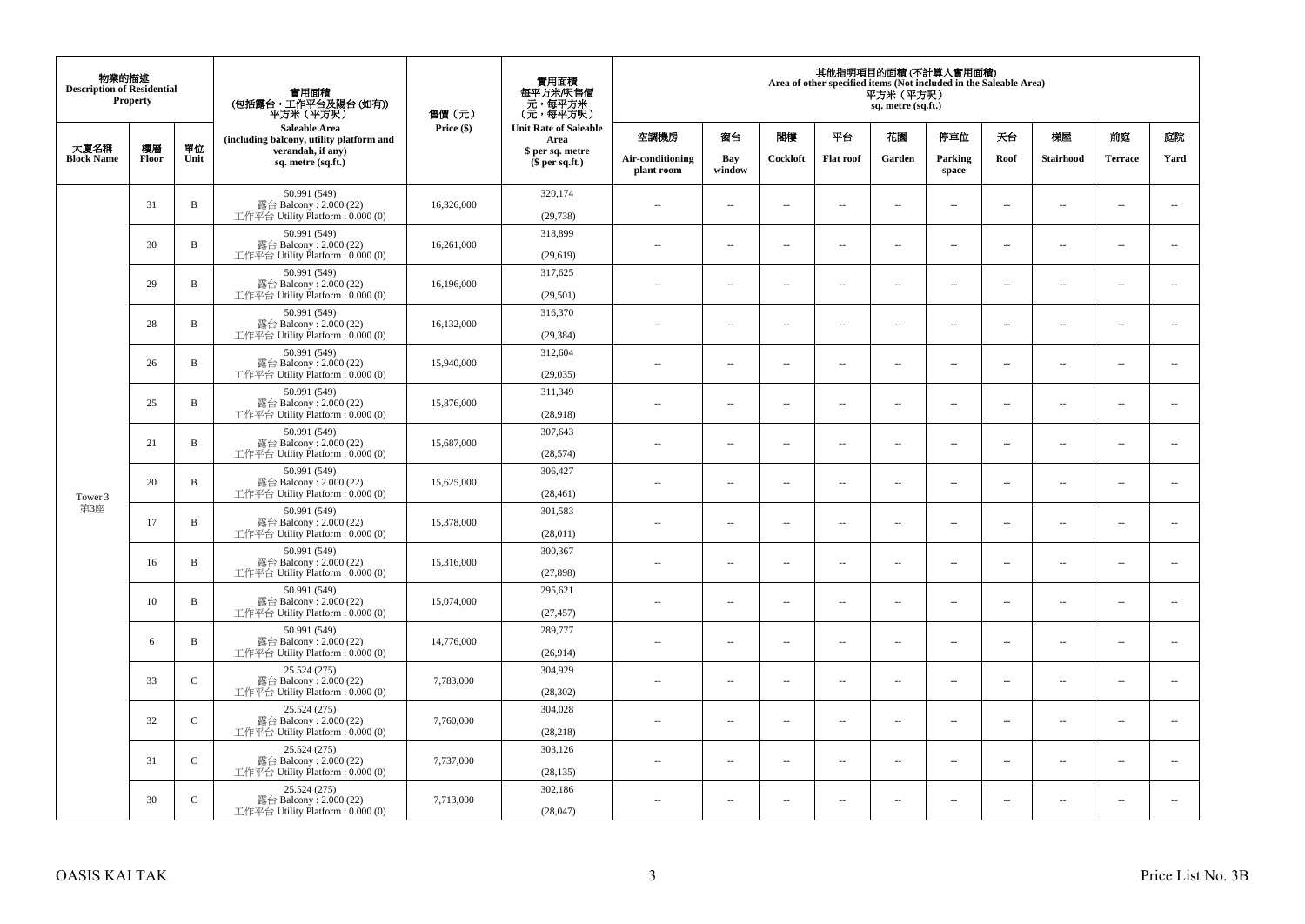| 物業的描述<br><b>Description of Residential</b> | <b>Property</b> |              | 實用面積<br>(包括露台,工作平台及陽台(如有))<br>平方米(平方呎)                                      | 售價(元)      | 實用面積<br>每平方米/呎售價<br>- 元, 每平方米<br>(元, 每平方呎) |                                |                          |                          |                          | 平方米 (平方呎)<br>sq. metre (sq.ft.) | 其他指明項目的面積 (不計算入實用面積)<br>Area of other specified items (Not included in the Saleable Area) |                          |                          |                          |                          |
|--------------------------------------------|-----------------|--------------|-----------------------------------------------------------------------------|------------|--------------------------------------------|--------------------------------|--------------------------|--------------------------|--------------------------|---------------------------------|-------------------------------------------------------------------------------------------|--------------------------|--------------------------|--------------------------|--------------------------|
| 大廈名稱                                       | 樓層              | 單位           | <b>Saleable Area</b><br>(including balcony, utility platform and            | Price (\$) | <b>Unit Rate of Saleable</b><br>Area       | 空調機房                           | 窗台                       | 閣樓                       | 平台                       | 花園                              | 停車位                                                                                       | 天台                       | 梯屋                       | 前庭                       | 庭院                       |
| <b>Block Name</b>                          | Floor           | Unit         | verandah, if any)<br>sq. metre (sq.ft.)                                     |            | \$ per sq. metre<br>\$per sq.ft.)          | Air-conditioning<br>plant room | Bay<br>window            | Cockloft                 | <b>Flat</b> roof         | Garden                          | Parking<br>space                                                                          | Roof                     | Stairhood                | <b>Terrace</b>           | Yard                     |
|                                            | 29              | $\mathsf{C}$ | 25.524 (275)<br>露台 Balcony: 2.000 (22)<br>工作平台 Utility Platform: 0.000 (0)  | 7,690,000  | 301,285<br>(27,964)                        | $\ddot{\phantom{a}}$           | $\overline{\phantom{a}}$ | $\sim$                   | μ.                       | $\sim$                          | $\sim$                                                                                    | $\overline{\phantom{a}}$ | Ξ.                       | $\ddot{\phantom{a}}$     | $\sim$                   |
|                                            | 28              | ${\bf C}$    | 25.524 (275)<br>露台 Balcony: 2.000 (22)<br>工作平台 Utility Platform: 0.000 (0)  | 7,667,000  | 300,384<br>(27, 880)                       | $\sim$                         | $\overline{a}$           | $\sim$                   | $\sim$                   | $\sim$                          | $\sim$                                                                                    | $\sim$                   | $\sim$                   | $\sim$                   | $\mathbf{u}$             |
|                                            | 27              | $\mathbf C$  | 25.524 (275)<br>露台 Balcony: 2.000 (22)<br>工作平台 Utility Platform : 0.000 (0) | 7,613,000  | 298,268<br>(27, 684)                       | $\overline{\phantom{a}}$       | $\overline{\phantom{a}}$ | $\overline{\phantom{a}}$ | --                       | $\overline{\phantom{a}}$        | $\overline{\phantom{a}}$                                                                  | $\overline{\phantom{a}}$ | $\overline{\phantom{a}}$ | $\overline{\phantom{a}}$ | $\overline{\phantom{a}}$ |
|                                            | 26              | $\mathsf{C}$ | 25.524 (275)<br>露台 Balcony: 2.000 (22)<br>工作平台 Utility Platform: 0.000 (0)  | 7,590,000  | 297,367<br>(27,600)                        | $\sim$                         | $\overline{\phantom{a}}$ | $\sim$                   | $\sim$                   | $\overline{\phantom{a}}$        | $\sim$                                                                                    | $\sim$                   | $\sim$                   | $\overline{\phantom{a}}$ | $\overline{\phantom{a}}$ |
|                                            | 32              | $\mathbf E$  | 31.534 (339)<br>露台 Balcony: 2.000 (22)<br>工作平台 Utility Platform: 0.000 (0)  | 9,488,000  | 300,882<br>(27,988)                        |                                | μ.                       | ÷.                       | μ.                       | $\sim$                          | $\sim$                                                                                    | $\sim$                   | Ξ.                       | $\ddot{\phantom{a}}$     | $\sim$                   |
|                                            | 31              | $\mathbf E$  | 31.534 (339)<br>露台 Balcony: 2.000 (22)<br>工作平台 Utility Platform: 0.000 (0)  | 9,460,000  | 299,994<br>(27,906)                        | ×.                             | $\sim$                   | $\sim$                   | $\sim$                   | $\sim$                          | $\sim$                                                                                    | $\sim$                   | $\overline{a}$           | $\sim$                   | $\sim$                   |
|                                            | 28              | E            | 31.534 (339)<br>露台 Balcony: 2.000 (22)<br>工作平台 Utility Platform: 0.000 (0)  | 9,374,000  | 297,266<br>(27, 652)                       | $\sim$                         | $\overline{\phantom{a}}$ | $\sim$                   | $\overline{\phantom{a}}$ | $\overline{\phantom{a}}$        | $\overline{\phantom{a}}$                                                                  | $\overline{\phantom{a}}$ | $\overline{\phantom{a}}$ | $\overline{\phantom{a}}$ | $\overline{\phantom{a}}$ |
| Tower 3                                    | 27              | E            | 31.534 (339)<br>露台 Balcony: 2.000 (22)<br>工作平台 Utility Platform: 0.000 (0)  | 9,309,000  | 295,205<br>(27, 460)                       | $\sim$                         | $\overline{a}$           | $\sim$                   | $\sim$                   | $\overline{a}$                  | $\sim$                                                                                    | $\overline{\phantom{a}}$ | $\overline{\phantom{a}}$ | $\sim$                   | $\sim$                   |
| 第3座                                        | 23              | $\mathbf E$  | 31.534 (339)<br>露台 Balcony: 2.000 (22)<br>工作平台 Utility Platform: 0.000 (0)  | 9,225,000  | 292,541<br>(27, 212)                       | $\overline{\phantom{a}}$       | $\sim$                   | $\sim$                   | $\sim$                   | $\sim$                          | $\sim$                                                                                    | $\overline{\phantom{a}}$ | $\overline{a}$           | $\sim$                   | $\ddot{\phantom{a}}$     |
|                                            | 22              | $\mathbf E$  | 31.534 (339)<br>露台 Balcony: 2.000 (22)<br>工作平台 Utility Platform : 0.000 (0) | 9,197,000  | 291,653<br>(27, 130)                       | $\sim$                         | $\sim$                   | $\sim$                   | $\sim$                   | $\sim$ $\sim$                   | $\overline{\phantom{a}}$                                                                  | $\sim$                   | $\sim$                   | $\overline{\phantom{a}}$ | $\overline{\phantom{a}}$ |
|                                            | 19              | E            | 31.534 (339)<br>露台 Balcony: 2.000 (22)<br>工作平台 Utility Platform : 0.000 (0) | 9,114,000  | 289,021<br>(26, 885)                       |                                | $\overline{\phantom{a}}$ | $\sim$                   | μ.                       | $\sim$                          | $\sim$                                                                                    | $\overline{\phantom{a}}$ | Ξ.                       | $\ddot{\phantom{a}}$     | $\sim$                   |
|                                            | 18              | E            | 31.534 (339)<br>露台 Balcony: 2.000 (22)<br>工作平台 Utility Platform : 0.000 (0) | 9,086,000  | 288,133<br>(26, 802)                       | $\sim$                         | $\overline{a}$           | $\sim$                   | $\sim$                   | $\overline{a}$                  | $\sim$                                                                                    | $\overline{\phantom{a}}$ | $\overline{\phantom{a}}$ | $\sim$                   | $\sim$                   |
|                                            | 15              | $\mathbf E$  | 31.534 (339)<br>露台 Balcony: 2.000 (22)<br>工作平台 Utility Platform : 0.000 (0) | 8,968,000  | 284,391<br>(26, 454)                       | 44                             | $\overline{\phantom{a}}$ | $\sim$                   | μ.                       | $\overline{\phantom{a}}$        | $\sim$                                                                                    | $\overline{\phantom{a}}$ | Ξ.                       | $\ddot{\phantom{a}}$     | $\sim$                   |
|                                            | 12              | E            | 31.534 (339)<br>露台 Balcony: 2.000 (22)<br>工作平台 Utility Platform : 0.000 (0) | 8,941,000  | 283,535<br>(26, 375)                       | $\sim$                         | $\sim$                   | $\sim$                   | $\sim$                   | $\sim$ $\sim$                   | $\sim$                                                                                    | $\sim$                   | $\sim$                   | $\sim$                   | $\sim$                   |
|                                            | 8               | E            | 31.534 (339)<br>露台 Balcony: 2.000 (22)<br>工作平台 Utility Platform: 0.000 (0)  | 8,833,000  | 280,110<br>(26,056)                        | $\sim$                         | $\overline{\phantom{a}}$ | $\sim$                   | μ.                       | $\overline{\phantom{a}}$        | $\sim$                                                                                    | $\overline{\phantom{a}}$ | $\overline{\phantom{a}}$ | $\sim$                   | $\sim$                   |
|                                            | $\tau$          | E            | 31.534 (339)<br>露台 Balcony: 2.000 (22)<br>工作平台 Utility Platform: 0.000 (0)  | 8,763,000  | 277,891<br>(25, 850)                       | $\sim$                         | $\sim$                   | $\sim$                   | $\sim$                   | $\sim$ $\sim$                   | $\sim$                                                                                    | $\overline{\phantom{a}}$ | $\sim$                   | $\sim$                   | $\sim$                   |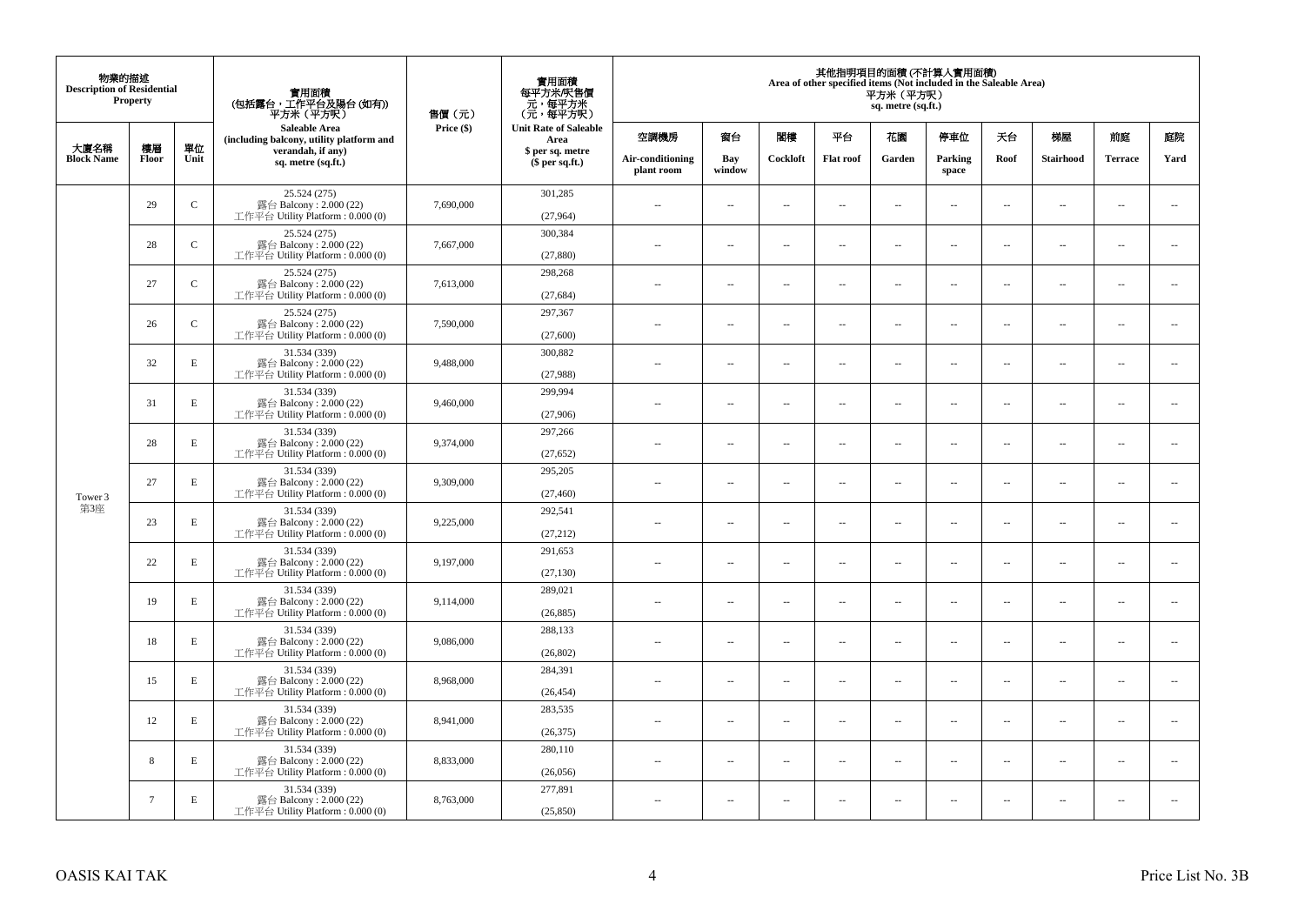| 物業的描述<br><b>Description of Residential</b><br><b>Property</b> |                 |              | 實用面積<br>(包括露台,工作平台及陽台(如有))<br>平方米 (平方呎)                                       | 售價(元)      | 實用面積<br>每平方米/呎售價<br>元,每平方米<br>(元,每平方呎) | 其他指明項目的面積 (不計算入實用面積)<br>Area of other specified items (Not included in the Saleable Area)<br>平方米 (平方呎)<br>sq. metre (sq.ft.) |                          |                          |                          |                          |                          |                          |                          |                |                          |  |  |
|---------------------------------------------------------------|-----------------|--------------|-------------------------------------------------------------------------------|------------|----------------------------------------|------------------------------------------------------------------------------------------------------------------------------|--------------------------|--------------------------|--------------------------|--------------------------|--------------------------|--------------------------|--------------------------|----------------|--------------------------|--|--|
|                                                               |                 |              | <b>Saleable Area</b><br>(including balcony, utility platform and              | Price (\$) | <b>Unit Rate of Saleable</b><br>Area   | 空調機房                                                                                                                         | 窗台                       | 閣樓                       | 平台                       | 花園                       | 停車位                      | 天台                       | 梯屋                       | 前庭             | 庭院                       |  |  |
| 大廈名稱<br><b>Block Name</b>                                     | 樓層<br>Floor     | 單位<br>Unit   | verandah, if any)<br>sq. metre (sq.ft.)                                       |            | \$ per sq. metre<br>$$$ per sq.ft.)    | Air-conditioning<br>plant room                                                                                               | Bay<br>window            | Cockloft                 | <b>Flat roof</b>         | Garden                   | Parking<br>space         | Roof                     | Stairhood                | <b>Terrace</b> | Yard                     |  |  |
|                                                               | 32              | $\rm F$      | 33.448 (360)<br>露台 Balcony: 2.000 (22)<br>工作平台 Utility Platform : 0.000 (0)   | 9,704,000  | 290,122<br>(26,956)                    | $\sim$                                                                                                                       | $\overline{\phantom{a}}$ | $\sim$                   | $\sim$                   | $\overline{a}$           | $\sim$                   | $\overline{\phantom{a}}$ | $\cdots$                 | $\sim$         | $\sim$                   |  |  |
|                                                               | 31              | $_{\rm F}$   | 33.448 (360)<br>露台 Balcony: 2.000 (22)<br>工作平台 Utility Platform: 0.000 (0)    | 9,675,000  | 289,255<br>(26, 875)                   | $\overline{\phantom{a}}$                                                                                                     | $\overline{\phantom{a}}$ | $\sim$                   | $\sim$                   | $\overline{a}$           | $\sim$                   | $\sim$                   | $\overline{\phantom{a}}$ | $\sim$         | $\sim$                   |  |  |
|                                                               | 28              | $_{\rm F}$   | 33.448 (360)<br>露台 Balcony: 2.000 (22)<br>工作平台 Utility Platform: 0.000 (0)    | 9,587,000  | 286,624<br>(26, 631)                   | $\sim$ $\sim$                                                                                                                | $\overline{\phantom{a}}$ | $\sim$                   | $\overline{\phantom{a}}$ | ш.                       | $\overline{\phantom{a}}$ | $\overline{\phantom{a}}$ | $\overline{\phantom{a}}$ | $\sim$         | $\overline{\phantom{a}}$ |  |  |
|                                                               | 27              | $_{\rm F}$   | 33.448 (360)<br>露台 Balcony: 2.000 (22)<br>工作平台 Utility Platform : $0.000(0)$  | 9,520,000  | 284,621<br>(26, 444)                   | $\sim$                                                                                                                       | $\overline{a}$           | $\sim$                   | $\sim$                   | $\sim$                   | $\sim$                   | $\sim$                   | $\sim$                   | $\sim$         | $\sim$                   |  |  |
|                                                               | 23              | $_{\rm F}$   | 33.448 (360)<br>露台 Balcony: 2.000 (22)<br>工作平台 Utility Platform : $0.000(0)$  | 9,434,000  | 282,050<br>(26, 206)                   |                                                                                                                              | $\sim$                   | ÷.                       | $\sim$                   | ш.                       | $\sim$                   | $\sim$                   | $\overline{\phantom{a}}$ | ÷.             | $\sim$                   |  |  |
| Tower 3                                                       | 22              | $_{\rm F}$   | 33.448 (360)<br>露台 Balcony: 2.000 (22)<br>工作平台 Utility Platform: 0.000 (0)    | 9,406,000  | 281,213<br>(26, 128)                   | ٠.                                                                                                                           | $\overline{\phantom{a}}$ | $\sim$                   | $\sim$                   | $\overline{\phantom{a}}$ | $\sim$                   | $\sim$                   | $\overline{\phantom{a}}$ | $\sim$         | $\sim$                   |  |  |
| 第3座                                                           | 19              | $\rm F$      | 33.448 (360)<br>露台 Balcony: 2.000 (22)<br>工作平台 Utility Platform : 0.000 (0)   | 9,321,000  | 278,671<br>(25,892)                    | $\sim$ $\sim$                                                                                                                | $\overline{\phantom{a}}$ | $\overline{\phantom{a}}$ | $\overline{\phantom{a}}$ | --                       | $\overline{\phantom{a}}$ | $\sim$                   | $\overline{\phantom{a}}$ | $\sim$         | $\sim$                   |  |  |
|                                                               | 18              | $_{\rm F}$   | 33.448 (360)<br>露台 Balcony: 2.000 (22)<br>工作平台 Utility Platform: 0.000 (0)    | 9,292,000  | 277,804<br>(25, 811)                   | $\sim$                                                                                                                       | $\overline{a}$           | $\sim$                   | $\sim$                   | $\sim$                   | $\sim$                   | $\sim$                   | $\sim$                   | $\sim$         | $\sim$                   |  |  |
|                                                               | 15              | $_{\rm F}$   | 33.448 (360)<br>露台 Balcony: $2.000(22)$<br>工作平台 Utility Platform : $0.000(0)$ | 9,172,000  | 274,217<br>(25, 478)                   | $-$                                                                                                                          | $\sim$                   | ÷.                       | $\sim$                   | $\overline{a}$           | $\sim$                   | $\overline{\phantom{a}}$ | $\overline{\phantom{a}}$ | $\sim$         | $\sim$                   |  |  |
|                                                               | 12              | $\rm F$      | 33.448 (360)<br>露台 Balcony: 2.000 (22)<br>工作平台 Utility Platform: 0.000 (0)    | 9,144,000  | 273,380<br>(25,400)                    | $\overline{\phantom{a}}$                                                                                                     | $\overline{\phantom{a}}$ | $\sim$                   | $\sim$                   | $\overline{a}$           | $\sim$                   | $\sim$                   | $\overline{\phantom{a}}$ | $\sim$         | $\sim$                   |  |  |
|                                                               | 8               | $\rm F$      | 33.448 (360)<br>露台 Balcony: 2.000 (22)<br>工作平台 Utility Platform: 0.000 (0)    | 9,034,000  | 270,091<br>(25,094)                    | $\overline{\phantom{a}}$                                                                                                     | $\overline{\phantom{a}}$ | $\sim$                   | $\sim$                   | μ.                       | $\overline{\phantom{a}}$ | $\overline{\phantom{a}}$ | $\overline{\phantom{a}}$ | $\sim$         | $\sim$                   |  |  |
|                                                               | $7\phantom{.0}$ | $\mathbf{F}$ | 33.448 (360)<br>露台 Balcony: 2.000 (22)<br>工作平台 Utility Platform: 0.000 (0)    | 8,962,000  | 267,938<br>(24, 894)                   | $\overline{a}$                                                                                                               | $\overline{\phantom{a}}$ | $\sim$                   | $\sim$                   | $\overline{\phantom{a}}$ | $\sim$                   | $\overline{\phantom{a}}$ | $\sim$                   | $\sim$         | $\sim$                   |  |  |
|                                                               | 35              | B            | 33.862 (364)<br>露台 Balcony: 2.000 (22)<br>工作平台 Utility Platform : $0.000(0)$  | 9,729,000  | 287,313<br>(26, 728)                   | $\overline{a}$                                                                                                               | $\sim$                   | $\sim$                   | $\sim$                   | μ.                       | $\sim$                   | $\sim$                   | $\overline{\phantom{a}}$ | $\sim$         | $\sim$                   |  |  |
| Tower 5                                                       | 33              | B            | 49.646 (534)<br>露台 Balcony: 2.000 (22)<br>工作平台 Utility Platform: 0.000 (0)    | 16,001,000 | 322,302<br>(29,964)                    | $\sim$                                                                                                                       | $\overline{\phantom{a}}$ | $\sim$                   | $\sim$                   | $\overline{a}$           | $\sim$                   | $\sim$                   | $\overline{\phantom{a}}$ | $\sim$         | $\sim$                   |  |  |
| 第5座                                                           | 32              | B            | 49.646 (534)<br>露台 Balcony: 2.000 (22)<br>工作平台 Utility Platform : $0.000(0)$  | 15,937,000 | 321,013<br>(29, 845)                   | $-$                                                                                                                          | $\overline{\phantom{a}}$ | $\sim$                   | $\sim$                   | ۰.                       | $\sim$                   | $\overline{\phantom{a}}$ | $\overline{\phantom{a}}$ | $\sim$         | $\sim$                   |  |  |
|                                                               | 31              | B            | 49.646 (534)<br>露台 Balcony: 2.000 (22)<br>工作平台 Utility Platform: 0.000 (0)    | 15,874,000 | 319,744<br>(29, 727)                   | ٠.                                                                                                                           | $\overline{\phantom{a}}$ | 4                        | $\overline{\phantom{a}}$ | --                       | $\sim$                   | $\overline{\phantom{a}}$ | $\overline{\phantom{a}}$ | $\sim$         | $\sim$                   |  |  |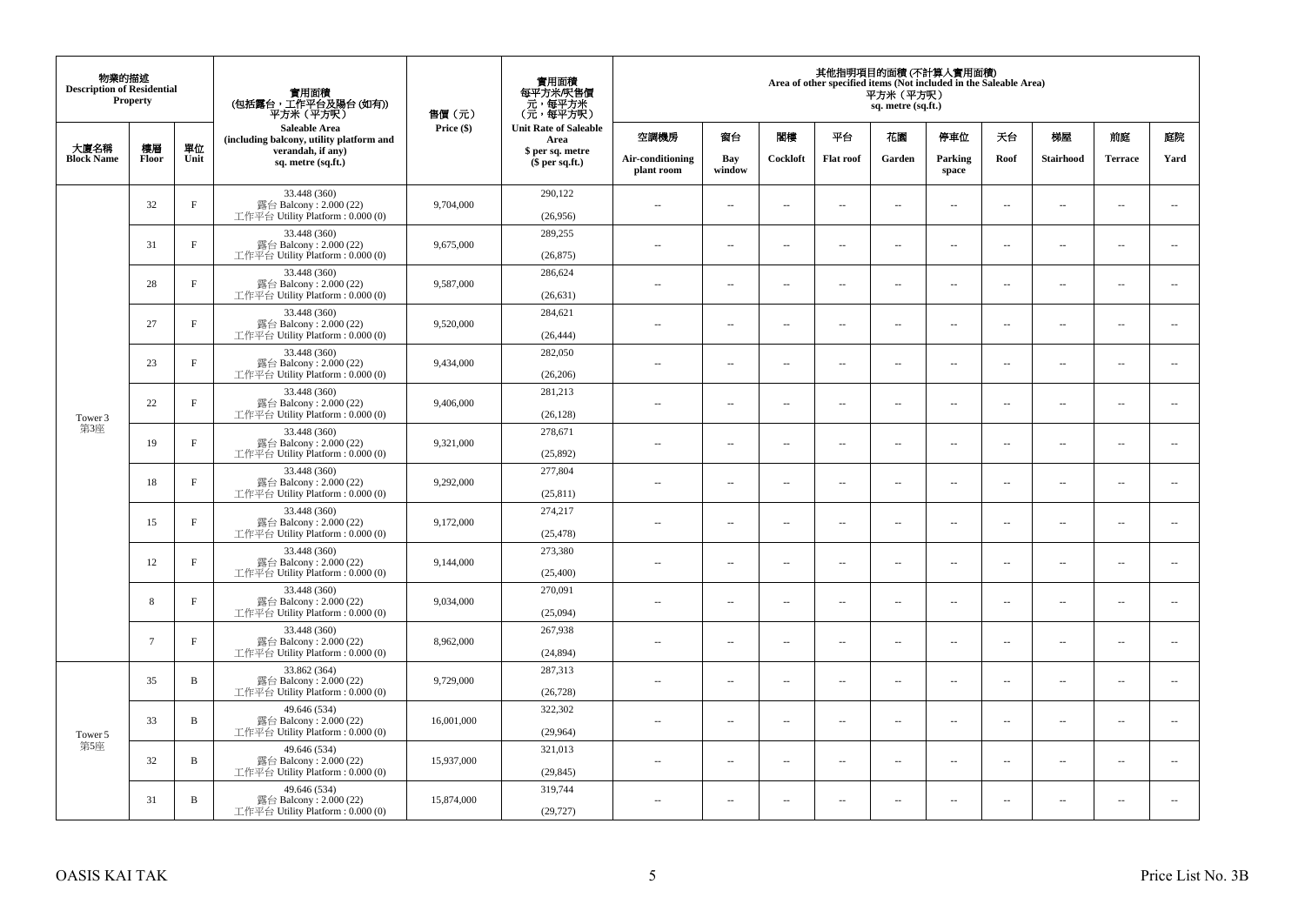| 物業的描述<br><b>Description of Residential</b> | Property    |               | 實用面積<br>(包括露台,工作平台及陽台(如有))<br>平方米(平方呎)                                       | 售價(元)      | 實用面積<br>每平方米/呎售價<br>ー・カバント<br>(元・每平方米)<br>(元・每平方呎) |               |                                |                      |                          | 平方米 (平方呎)<br>sq. metre (sq.ft.) | 其他指明項目的面積 (不計算入實用面積)<br>Area of other specified items (Not included in the Saleable Area) |                          |                          |           |                          |      |
|--------------------------------------------|-------------|---------------|------------------------------------------------------------------------------|------------|----------------------------------------------------|---------------|--------------------------------|----------------------|--------------------------|---------------------------------|-------------------------------------------------------------------------------------------|--------------------------|--------------------------|-----------|--------------------------|------|
|                                            |             |               | <b>Saleable Area</b><br>(including balcony, utility platform and             | Price (\$) | <b>Unit Rate of Saleable</b><br>Area               | 空調機房          | 窗台                             | 関樓                   | 平台                       | 花園                              | 停車位                                                                                       | 夭台                       | 梯屋                       | 前庭        | 庭院                       |      |
| 大廈名稱<br><b>Block Name</b>                  | 樓層<br>Floor | 單位<br>Unit    | verandah, if any)<br>sq. metre (sq.ft.)                                      |            | \$ per sq. metre<br>$$$ per sq.ft.)                |               | Air-conditioning<br>plant room | Bay<br>window        | Cockloft                 | <b>Flat roof</b>                | Garden                                                                                    | Parking<br>space         | Roof                     | Stairhood | <b>Terrace</b>           | Yard |
|                                            | 30          | $\mathbf B$   | 49.646 (534)<br>露台 Balcony: 2.000 (22)<br>工作平台 Utility Platform : $0.000(0)$ | 15,811,000 | 318,475<br>(29, 609)                               | ÷.            | $\sim$                         | $\sim$               | $\sim$                   | ш.                              | $\ddot{\phantom{a}}$                                                                      | $\overline{\phantom{a}}$ | $\overline{\phantom{a}}$ | $\bar{a}$ | $\sim$                   |      |
|                                            | 29          | B             | 49.646 (534)<br>露台 Balcony: 2.000 (22)<br>工作平台 Utility Platform: 0.000 (0)   | 15,748,000 | 317,206<br>(29, 491)                               | $\sim$        | ÷.                             | $\ddot{\phantom{a}}$ | $\sim$                   | $\overline{a}$                  | $\sim$                                                                                    | $\overline{\phantom{a}}$ | $\overline{a}$           | $\sim$    | $\sim$                   |      |
|                                            | 26          | B             | 49.646 (534)<br>露台 Balcony: 2.000 (22)<br>工作平台 Utility Platform: 0.000 (0)   | 15,498,000 | 312,170<br>(29, 022)                               | $\sim$        | $\overline{\phantom{a}}$       | $\sim$               | $\overline{\phantom{a}}$ | ш.                              | $\sim$                                                                                    | $\overline{\phantom{a}}$ | $\overline{\phantom{a}}$ | $\sim$    | $\sim$                   |      |
|                                            | 25          | B             | 49.646 (534)<br>露台 Balcony: 2.000 (22)<br>工作平台 Utility Platform : $0.000(0)$ | 15,437,000 | 310,941<br>(28,908)                                | $\sim$        | $\overline{\phantom{a}}$       | $\sim$               | $\sim$                   | $\overline{a}$                  | $\sim$                                                                                    | $\overline{\phantom{a}}$ | $\overline{\phantom{a}}$ | $\sim$    | $\sim$                   |      |
|                                            | 21          | B             | 49.646 (534)<br>露台 Balcony: 2.000 (22)<br>工作平台 Utility Platform : $0.000(0)$ | 15,141,000 | 304,979<br>(28, 354)                               | $\sim$        | $\sim$                         | $\sim$               | $\sim$                   | ш.                              | $\ddot{\phantom{a}}$                                                                      | $\sim$                   | $\overline{\phantom{a}}$ | $\bar{a}$ | $\sim$                   |      |
|                                            | 20          | B             | 49.646 (534)<br>露台 Balcony: 2.000 (22)<br>工作平台 Utility Platform: 0.000 (0)   | 15,081,000 | 303,771<br>(28, 242)                               | $\sim$ $-$    | $\sim$                         | $\sim$               | $\sim$                   | $\overline{\phantom{a}}$        | $\sim$                                                                                    | $\overline{\phantom{a}}$ | $\overline{\phantom{a}}$ | $\sim$    | $\sim$                   |      |
|                                            | 17          | B             | 49.646 (534)<br>露台 Balcony: 2.000 (22)<br>工作平台 Utility Platform: 0.000 (0)   | 14,842,000 | 298,957<br>(27,794)                                | $\sim$        | $\sim$                         | $\sim$               | $\sim$                   | $\overline{a}$                  | $\sim$                                                                                    | $\overline{\phantom{a}}$ | $\overline{\phantom{a}}$ | $\sim$    | $\sim$                   |      |
| Tower 5<br>第5座                             | 16          | B             | 49.646 (534)<br>露台 Balcony: 2.000 (22)<br>工作平台 Utility Platform: 0.000 (0)   | 14,783,000 | 297,768<br>(27, 684)                               | $\sim$        | $\sim$                         | $\sim$               | $\sim$                   | μ.                              | $\sim$                                                                                    | $\overline{\phantom{a}}$ | $\overline{\phantom{a}}$ | $\sim$    | $\sim$                   |      |
|                                            |             |               | 47.234 (508)                                                                 | 15,560,000 | 329,424<br>(30, 630)                               |               |                                |                      |                          |                                 |                                                                                           |                          |                          |           |                          |      |
|                                            | 33          | $\mathsf{C}$  | 露台 Balcony: 2.000 (22)<br>工作平台 Utility Platform : $0.000(0)$                 | 16,338,000 | 345,895<br>(32, 161)                               | $\sim$        | $\sim$                         | $\sim$               | $\sim$                   | $\overline{\phantom{a}}$        | $\sim$                                                                                    | $\overline{\phantom{a}}$ | $\overline{\phantom{a}}$ | $\sim$    | $\overline{\phantom{a}}$ |      |
|                                            | 32          | $\mathbf C$   | 47.234 (508)<br>露台 Balcony: 2.000 (22)<br>工作平台 Utility Platform : $0.000(0)$ | 15,498,000 | 328,111<br>(30,508)                                | $\sim$        | $\sim$                         | $\sim$               | $\sim$                   | $\overline{\phantom{a}}$        | $\sim$                                                                                    | $\overline{\phantom{a}}$ | $\overline{\phantom{a}}$ | $\sim$    | $\overline{\phantom{a}}$ |      |
|                                            |             |               | 47.234 (508)                                                                 | 15,436,000 | 326,798<br>(30, 386)                               |               |                                |                      |                          |                                 |                                                                                           |                          |                          |           |                          |      |
|                                            | 31          | $\mathcal{C}$ | 露台 Balcony: 2.000 (22)<br>工作平台 Utility Platform : $0.000(0)$                 | 16,208,000 | 343,143<br>(31,906)                                | $\sim$        | $\overline{\phantom{a}}$       | $\sim$               | $\overline{\phantom{a}}$ | $\overline{\phantom{a}}$        | $\sim$                                                                                    | $\sim$                   | $\sim$                   | н.        | $\sim$                   |      |
|                                            |             |               | 47.234 (508)                                                                 | 15,375,000 | 325,507<br>(30,266)                                |               |                                |                      |                          |                                 |                                                                                           |                          |                          |           |                          |      |
|                                            | 30          | $\mathbf C$   | 露台 Balcony: 2.000 (22)<br>工作平台 Utility Platform : $0.000(0)$                 | 16,145,000 | 341,809<br>(31,781)                                | $\sim$ $\sim$ | $\sim$                         | $\sim$               | $\sim$                   | $\overline{\phantom{a}}$        | $\sim$                                                                                    | $\overline{\phantom{a}}$ | $\sim$                   | $\sim$    |                          |      |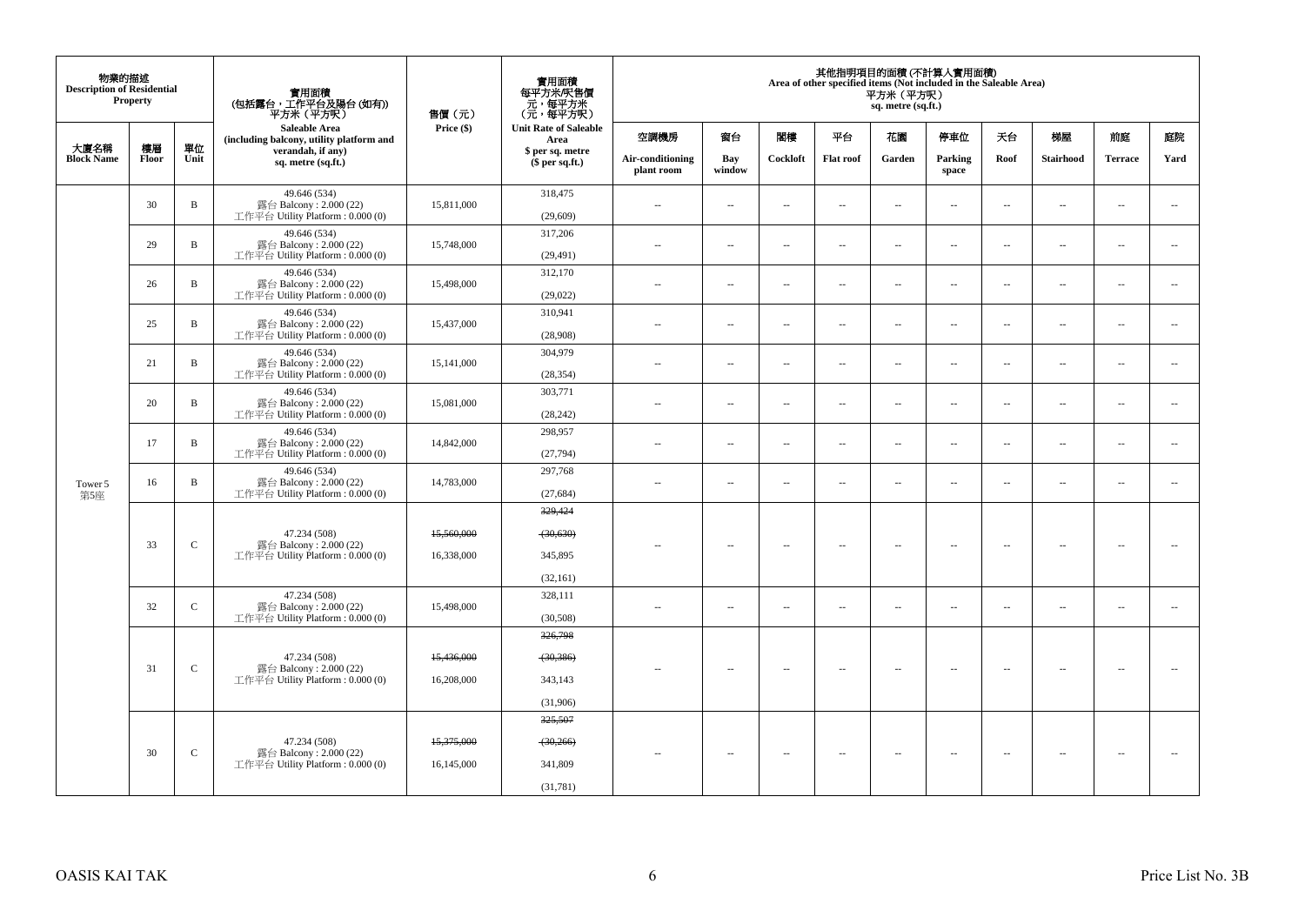| 物業的描述<br><b>Description of Residential</b> | <b>Property</b> |              | 實用面積<br>(包括露台,工作平台及陽台(如有))<br>平方米 (平方呎)                      | 售價(元)      | 實用面積<br>每平方米/呎售價<br>元,每平方米<br>(元,每平方呎) |                                |                          |                          |                          | 平方米 (平方呎)<br>sq. metre (sq.ft.) | 其他指明項目的面積 (不計算入實用面積)<br>Area of other specified items (Not included in the Saleable Area) |                          |                          |                          |                          |
|--------------------------------------------|-----------------|--------------|--------------------------------------------------------------|------------|----------------------------------------|--------------------------------|--------------------------|--------------------------|--------------------------|---------------------------------|-------------------------------------------------------------------------------------------|--------------------------|--------------------------|--------------------------|--------------------------|
|                                            |                 |              | Saleable Area<br>(including balcony, utility platform and    | Price (\$) | <b>Unit Rate of Saleable</b><br>Area   | 空調機房                           | 窗台                       | 閣樓                       | 平台                       | 花園                              | 停車位                                                                                       | 天台                       | 梯屋                       | 前庭                       | 庭院                       |
| 大廈名稱<br><b>Block Name</b>                  | 樓層<br>Floor     | 單位<br>Unit   | verandah, if any)<br>sq. metre (sq.ft.)                      |            | \$ per sq. metre<br>$$$ per sq.ft.)    | Air-conditioning<br>plant room | Bay<br>window            | Cockloft                 | <b>Flat roof</b>         | Garden                          | Parking<br>space                                                                          | Roof                     | Stairhood                | <b>Terrace</b>           | Yard                     |
|                                            |                 |              |                                                              |            | 324,216                                |                                |                          |                          |                          |                                 |                                                                                           |                          |                          |                          |                          |
|                                            |                 |              | 47.234 (508)                                                 | 15,314,000 | (30, 146)                              |                                |                          |                          |                          |                                 |                                                                                           |                          |                          |                          |                          |
|                                            | 29              | $\mathbf C$  | 露台 Balcony: 2.000 (22)<br>工作平台 Utility Platform: 0.000 (0)   | 16,081,000 | 340,454                                | $\sim$                         | $\sim$                   | $\overline{\phantom{a}}$ | $\sim$                   | $\sim$                          | $\sim$                                                                                    | $\sim$                   | $\sim$                   | --                       | $\sim$                   |
|                                            |                 |              |                                                              |            | (31,656)                               |                                |                          |                          |                          |                                 |                                                                                           |                          |                          |                          |                          |
|                                            |                 |              | 47.234 (508)                                                 |            | 322,924                                |                                |                          |                          |                          |                                 |                                                                                           |                          |                          |                          |                          |
|                                            | 28              | $\mathsf{C}$ | 露台 Balcony: 2.000 (22)<br>工作平台 Utility Platform: 0.000 (0)   | 15,253,000 | (30,026)                               | $\sim$ $\sim$                  | $\sim$                   | $\overline{\phantom{a}}$ | $\sim$                   | $\overline{\phantom{a}}$        | $\sim$                                                                                    | $\sim$                   | $\overline{\phantom{a}}$ | $\sim$                   | $\ddotsc$                |
|                                            | 27              | $\mathbf C$  | 47.234 (508)<br>露台 Balcony: 2.000 (22)                       | 15,132,000 | 320,362                                | 44                             | $\sim$                   | ÷.                       | $\sim$                   | μ.                              | $\sim$                                                                                    | $\overline{\phantom{a}}$ | $\overline{\phantom{a}}$ | $\sim$                   | $\overline{\phantom{a}}$ |
|                                            |                 |              | 工作平台 Utility Platform: 0.000 (0)                             |            | (29, 787)                              |                                |                          |                          |                          |                                 |                                                                                           |                          |                          |                          |                          |
|                                            | 26              | $\mathbf{C}$ | 47.234 (508)<br>露台 Balcony: 2.000 (22)                       | 15,071,000 | 319,071                                | $\sim$                         | $\sim$                   | 4                        | $\sim$                   | $\overline{\phantom{a}}$        | $\sim$                                                                                    | $\overline{\phantom{a}}$ | $\overline{\phantom{a}}$ | $\sim$                   | $\overline{\phantom{a}}$ |
|                                            |                 |              | 工作平台 Utility Platform: 0.000 (0)                             |            | (29, 667)                              |                                |                          |                          |                          |                                 |                                                                                           |                          |                          |                          |                          |
|                                            | 25              | $\mathbf{C}$ | 47.234 (508)<br>露台 Balcony: 2.000 (22)                       | 15,011,000 | 317,801                                | $\overline{a}$                 | $\overline{\phantom{a}}$ | $\sim$                   | $\sim$                   | μ.                              | $\sim$                                                                                    | $\overline{\phantom{a}}$ | $\overline{\phantom{a}}$ | $\sim$                   | $\sim$                   |
|                                            |                 |              | 工作平台 Utility Platform: 0.000 (0)                             |            | (29, 549)                              |                                |                          |                          |                          |                                 |                                                                                           |                          |                          |                          |                          |
|                                            | 23              | $\mathsf{C}$ | 47.234 (508)<br>露台 Balcony: 2.000 (22)                       | 14,951,000 | 316,530                                | $-$                            | $\overline{\phantom{a}}$ | $\overline{\phantom{a}}$ | $\sim$                   | $\overline{\phantom{a}}$        | $\sim$                                                                                    | $\sim$                   | $\overline{\phantom{a}}$ | $\sim$                   | $\sim$                   |
|                                            |                 |              | 工作平台 Utility Platform: 0.000 (0)<br>47.234 (508)             |            | (29, 431)<br>315,281                   |                                |                          |                          |                          |                                 |                                                                                           |                          |                          |                          |                          |
| Tower 5<br>第5座                             | 22              | $\mathsf{C}$ | 露台 Balcony: 2.000 (22)                                       | 14,892,000 |                                        | ٠.                             | $\overline{a}$           | $\sim$                   | <b>A</b>                 | $\overline{a}$                  | $\sim$                                                                                    | $\sim$                   | $\overline{\phantom{a}}$ | $\overline{\phantom{a}}$ | $\sim$                   |
|                                            |                 |              | 工作平台 Utility Platform: 0.000 (0)<br>33.862 (364)             |            | (29,315)<br>286,457                    |                                |                          |                          |                          |                                 |                                                                                           |                          |                          |                          |                          |
|                                            | 33              | D            | 露台 Balcony: 2.000 (22)<br>工作平台 Utility Platform : $0.000(0)$ | 9,700,000  | (26, 648)                              | $\sim$ $\sim$                  | $\overline{\phantom{a}}$ | $\overline{\phantom{a}}$ | $\overline{\phantom{a}}$ | $\overline{\phantom{a}}$        | $\overline{\phantom{a}}$                                                                  | $\sim$                   | $\overline{\phantom{a}}$ | $\sim$                   | $\overline{\phantom{a}}$ |
|                                            |                 |              | 33.862 (364)                                                 |            | 285,571                                |                                |                          |                          |                          |                                 |                                                                                           |                          |                          |                          |                          |
|                                            | 32              | D            | 露台 Balcony: 2.000 (22)<br>工作平台 Utility Platform: 0.000 (0)   | 9,670,000  | (26, 566)                              | $\sim$                         | $\overline{a}$           | $\overline{\phantom{a}}$ | $\sim$                   | $\sim$                          | $\sim$                                                                                    | $\sim$                   | $\overline{\phantom{a}}$ | $\sim$                   | $\sim$                   |
|                                            |                 |              | 33.862 (364)                                                 |            | 284,714                                |                                |                          |                          |                          |                                 |                                                                                           |                          |                          |                          |                          |
|                                            | 31              | D            | 露台 Balcony: $2.000(22)$<br>工作平台 Utility Platform: 0.000 (0)  | 9,641,000  | (26, 486)                              |                                | $\sim$                   | $\ddotsc$                | $\sim$                   | μ.                              | $\sim$                                                                                    | $\overline{\phantom{a}}$ | $\overline{\phantom{a}}$ | ÷.                       | $\overline{\phantom{a}}$ |
|                                            |                 |              | 33.862 (364)                                                 |            | 283,858                                |                                |                          |                          |                          |                                 |                                                                                           |                          |                          |                          |                          |
|                                            | 30              | D            | 露台 Balcony: 2.000 (22)<br>工作平台 Utility Platform: 0.000 (0)   | 9,612,000  | (26, 407)                              | $\sim$ $-$                     | $\sim$                   | $\sim$                   | $\sim$                   | $\overline{a}$                  | $\sim$                                                                                    | $\sim$                   | $\sim$                   | $\sim$                   | $\sim$                   |
|                                            | 29              | D            | 33.862 (364)                                                 | 9,583,000  | 283,002                                |                                |                          | $\sim$                   |                          |                                 |                                                                                           |                          |                          | $\sim$                   | $\sim$                   |
|                                            |                 |              | 露台 Balcony: 2.000 (22)<br>工作平台 Utility Platform: 0.000 (0)   |            | (26, 327)                              | $\overline{a}$                 | $\overline{\phantom{a}}$ |                          | $\sim$                   | μ.                              | $\sim$                                                                                    | $\sim$                   | $\overline{\phantom{a}}$ |                          |                          |
|                                            | 28              | D            | 33.862 (364)<br>露台 Balcony: 2.000 (22)                       | 9,563,000  | 282,411                                | $\overline{a}$                 | $\overline{\phantom{a}}$ | $\sim$                   | $\sim$                   | --                              | $\sim$                                                                                    | $\overline{\phantom{a}}$ | $\overline{\phantom{a}}$ | $\sim$                   | $\sim$                   |
|                                            |                 |              | 工作平台 Utility Platform: 0.000 (0)                             |            | (26, 272)                              |                                |                          |                          |                          |                                 |                                                                                           |                          |                          |                          |                          |
|                                            | 27              | D            | 33.862 (364)<br>露台 Balcony: 2.000 (22)                       | 9,487,000  | 280,167                                | $\overline{a}$                 | $\overline{\phantom{a}}$ | $\sim$                   | $\sim$                   | $\overline{\phantom{a}}$        | $\sim$                                                                                    | $\sim$                   | $\overline{\phantom{a}}$ | $\sim$                   | $\sim$                   |
|                                            |                 |              | 工作平台 Utility Platform : $0.000(0)$                           |            | (26,063)                               |                                |                          |                          |                          |                                 |                                                                                           |                          |                          |                          |                          |
| <b>Mansion D</b>                           | $5-6/F$         | A#           | 107.362 (1,156)<br>露台 Balcony: 3.658 (39)                    | 39,945,000 | 372,059                                | $\overline{\phantom{a}}$       | $\overline{\phantom{a}}$ | $\overline{\phantom{a}}$ | $\sim$                   | $\overline{\phantom{a}}$        | $\sim$                                                                                    | 26.088                   | 5.109                    | $\sim$                   |                          |
| 低座D座                                       |                 |              | 工作平台 Utility Platform : 0.000 (0)                            |            | (34, 554)                              |                                |                          |                          |                          |                                 |                                                                                           | (281)                    | (55)                     |                          |                          |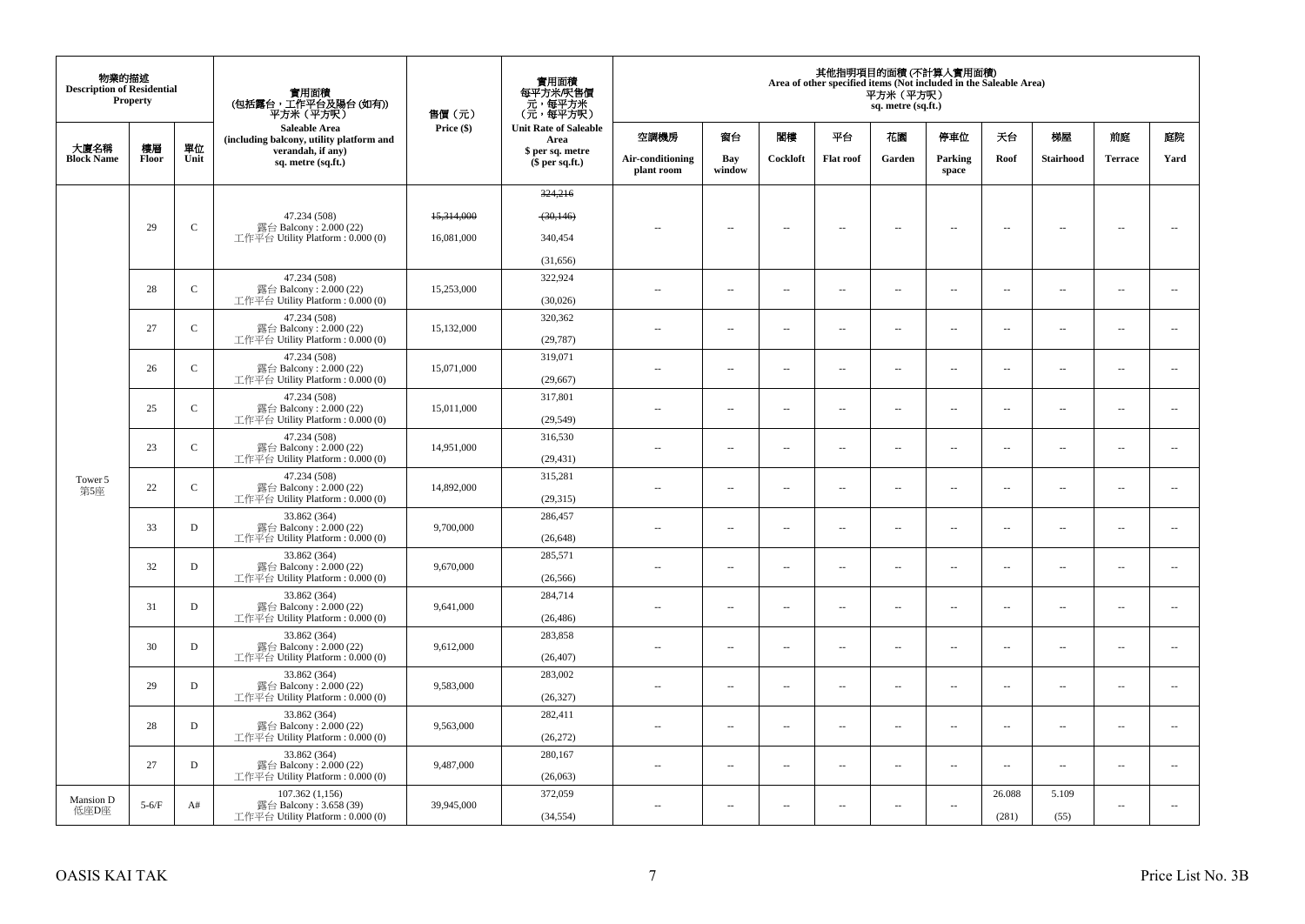| 物業的描述<br><b>Description of Residential</b> | <b>Property</b> |            | 實用面積<br>(包括露台,工作平台及陽台(如有))<br>平方米(平方呎)                                                                      | 售價(元)      | 實用面積<br>每平方米/呎售價<br>、元<br>(元,每平方米)<br>(元,每平方呎)                              | 其他指明項目的面積 (不計算入實用面積)<br>Area of other specified items (Not included in the Saleable Area)<br>平方米(平方呎)<br>sq. metre (sq.ft.) |                     |                |                        |              |                         |                 |                 |               |            |  |
|--------------------------------------------|-----------------|------------|-------------------------------------------------------------------------------------------------------------|------------|-----------------------------------------------------------------------------|-----------------------------------------------------------------------------------------------------------------------------|---------------------|----------------|------------------------|--------------|-------------------------|-----------------|-----------------|---------------|------------|--|
| 大廈名稱<br><b>Block Name</b>                  | 樓層<br>Floor     | 單位<br>Unit | <b>Saleable Area</b><br>(including balcony, utility platform and<br>verandah, if any)<br>sq. metre (sq.ft.) | Price (\$) | <b>Unit Rate of Saleable</b><br>Area<br>\$ per sq. metre<br>$$$ per sq.ft.) | 空調機房<br>Air-conditioning<br>plant room                                                                                      | 窗台<br>Bay<br>window | 閣樓<br>Cockloft | 平台<br><b>Flat roof</b> | 花園<br>Garden | 停車位<br>Parking<br>space | 天台<br>Root      | 梯屋<br>Stairhood | 前庭<br>Terrace | 庭院<br>Yard |  |
| Mansion D<br>低座D座                          | $5-6/F$         | <b>B#</b>  | 85.609 (921)<br>露台 Balcony : 2.780 (30)<br>工作平台 Utility Platform : 0.000 (0)                                | 32,457,000 | 379,131<br>(35,241)                                                         | $- -$                                                                                                                       | $\sim$ $\sim$       | $\sim$         | -                      | $\sim$ $-$   | $\sim$                  | 26.993<br>(291) | 5.462<br>(59)   | -             | --         |  |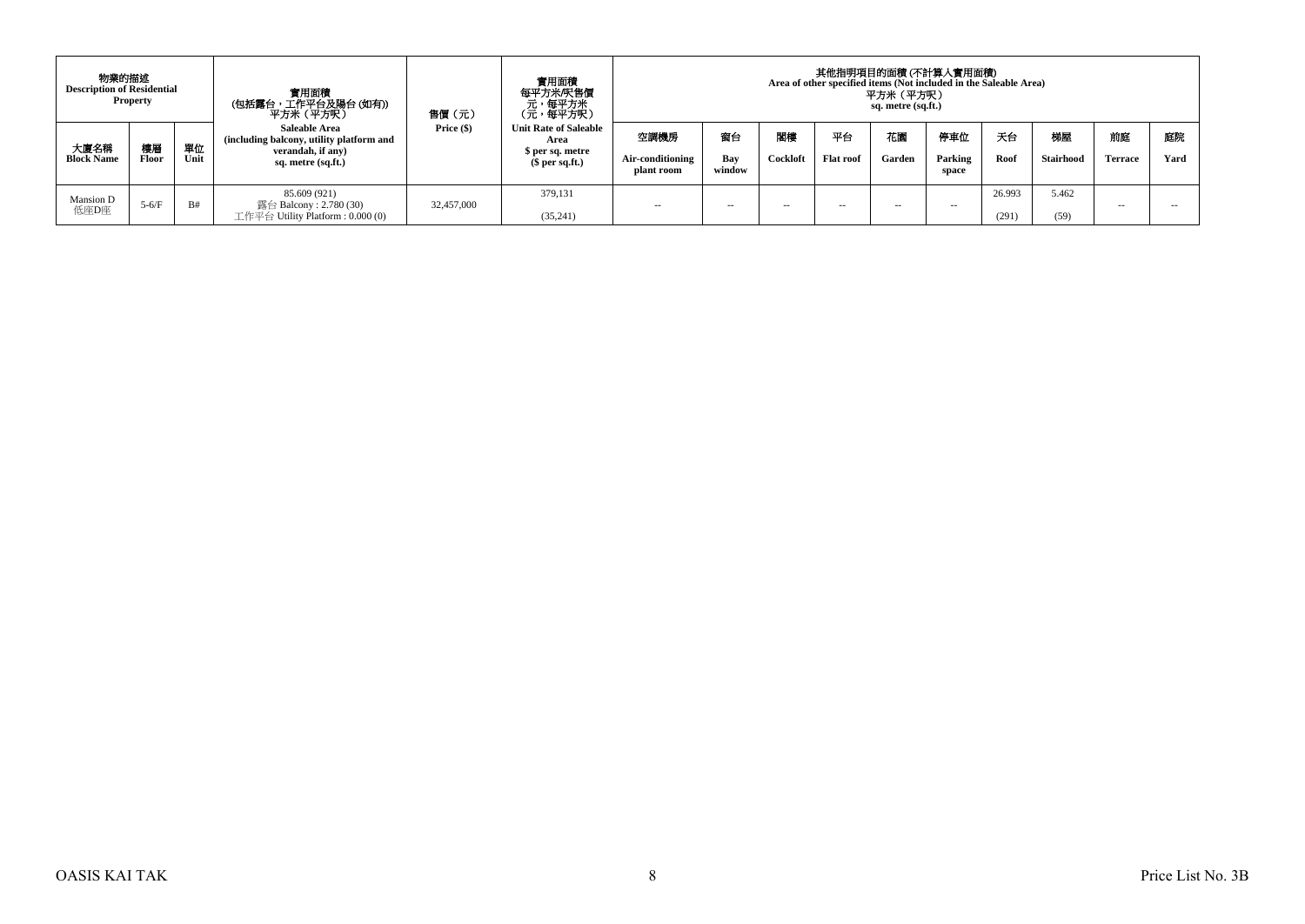#### 第三部份:其他資料 **Part 3: Other Information**

- (1) 準買家應參閱發展項目的售樓說明書,以了解該項目的資料。 Prospective purchasers are advised to refer to the sales brochure for the development for information on the development.
- (2) 根據《一手住宅物業銷售條例》第52(1)條及第53(2)及(3)條, According to sections 52(1) and 53(2) and (3) of the Residential Properties (First-hand Sales) Ordinance, –

#### 第52(1)條 / Section 52(1)

在某人就指明住宅物業與擁有人訂立臨時買賣合約時,該人須向擁有人支付售價的5%的臨時訂金。 A preliminary deposit of 5% of the purchase price is payable by a person to the owner on entering into a preliminary agreement for sale and purchase in respect of the specified residential property with the owner.

#### 第53(2)條 / Section 53(2)

如某人於某日期訂立臨時買賣合約,並於該日期後的5 個工作日內,就有關住宅物業簽立買賣合約,則擁有人必須在該日期後的8個工作日內,簽立該買賣合約。 If a person executes an agreement for sale and purchase in respect of the residential property within 5 working days after the date on which the person enters into the preliminary agreement for sale and purchase, the owner

第53(3)條 / Section 53(3)

如某人於某日期訂立臨時買賣合約時,但沒有於該日期後的5 個工作日内,就有關住宅物業簽立買賣合約,則 – (i) 該臨時合約即告終止;(ii) 有關的臨時訂金即予沒收;及 (iii) 擁有人不得就該人沒有簽立買賣合約而針對該人提出進一步申索。 If a person does not execute an agreement for sale and purchase in respect of the residential property within 5 working days after the date on which the person enters into the preliminary agreement for sale and purchase-(i) the preliminary agreement is terminated;(ii) the preliminary deposit is forfeited; and (iii) the owner does not have any further claim against the person for the failure.

- (3) 實用面積及屬該住宅物業其他指明項目的面積是按《一手住宅物業銷售條例》第8條及附表二第2部的計算得出的。 The saleable area and area of other specified items of the residential property are calculated in accordance with section 8 and Part 2 of Schedule 2 to the Residential Properties (First-hand Sales) Ordinance.
- (4)(i) 註:在第(4)段中,『售價』指本價單第二部份中所列之住宅物業的售價,而『成交金額』指臨時買賣合約中訂明的住宅物業的實際金額。因應不同支付條款及/或折扣按售價計算得出之價目,皆以進位到最接近的千位數作為成交金額。 Note: In paragraph (4), "Price" means the price of the residential property set out in Part 2 of this price list, and "transaction price" means the actual price of the residential property set out in the preliminary agreem and/or applicable discounts on the Price will be rounded up to the nearest thousand to determine the transaction price.

買方於簽署臨時買賣合約時須繳付相等於成交金額5%之金額作為臨時訂金,其中港幣\$100,000 之部分臨時訂金必須以銀行本票支付,臨時訂金的餘額可以支票支付,本票及支票抬頭請寫「貝克·麥堅時律師事務所」。 Upon signing of the Preliminary Agreement for Sale and Purchase, the Purchaser shall pay the Preliminary Deposit which is equivalent to 5% of the transaction price. HK\$100,000 being part of the Preliminary Deposit mast be by cheque(s). The cashier order(s) and cheque(s) should be made payable to "BAKER & MCKENZIE".

#### 支付條款 **Terms of Payment**

#### **(A) 120** 天現金優惠付款計劃 **120-day Cash Payment Plan (**照售價減**6%) (6% discount from the Price)**

- (1) 買方須於簽署臨時買賣合約(「臨時合約」)時繳付相等於成交金額5%作為臨時訂金。買方須於簽署臨時合約後5個工作日內簽署正式買賣合約(「正式合約」)。 The Purchaser(s) shall pay the preliminary deposit equivalent to 5% of the transaction price upon signing of the preliminary Agreement for Sale and Purchase ("PASP"). The formal Agreement for Sale & Purchase ("ASP") shall the PASP.
- (2) 成交金額 95%即成交金額之餘款於買方簽署臨時合約後 120 天內由買方繳付或於完成交易時付清,以較早者為準。 95% of the transaction price being balance of the transaction price shall be paid by the Purchaser(s) within 120 days after signing of the PASP or upon completion, whichever is the earlier.
- **(A1) 120** 天二按貸款付款計劃 **120-day Second Mortgage Loan Payment Plan (**照售價減**5%) (5% discount from the Price)** (只適用於講買本價單内公布的兩房 (或以上)的指明住宅物業 (但不包括花園特色單位及天台特色單位) 的買方 Only applicable to a purchaser who purchases any 2-bedroom (or above) specified residential property(ies) (excluding garden special unit(s) and roof special **unit(s)) listed in this price list.)**
- (1) 買方須於簽署臨時買賣合約(「臨時合約」)時繳付相等於成交金額5%作為臨時訂金。買方須於簽署臨時合約後5個工作日內簽署正式買賣合約(「正式合約」)。 The Purchaser(s) shall pay the preliminary deposit equivalent to 5% of the transaction price upon signing of the preliminary Agreement for Sale and Purchase ("PASP"). The formal Agreement for Sale & Purchase ("ASP") shall the PASP.
- (2) 成交金額 95%即成交金額之餘款於買方簽署臨時合約後 120 天內由買方繳付或於完成交易時付清,以較早者為準。
- 95% of the transaction price being balance of the transaction price shall be paid by the Purchaser(s) within 120 days after signing of the PASP or upon completion, whichever is the earlier.

#### **(B)** 靈活建築期付款計劃 **Flexible Stage Payment Plan (**照售價減**2%) (2% discount from the Price)**

- 
- (1) 買方須於簽署臨時買賣合約(「臨時合約」)時繳付相等於成交金額5%作為臨時訂金。買方須於簽署臨時合約後5個工作日内簽署正式買賣合約(「正式合約」)。<br>The Purchaser(s) shall pay the preliminary deposit equivalent to 5% of the transaction price upon signing of the preliminary Agreement for Sale the PASP.
- (2) 買方簽署臨時合約後 120 天內再付成交金額 1%。
- 1% of the transaction price shall be paid by the Purchaser(s) within 120 days after signing of the PASP. (3) 買方簽署臨時合約後 150 天內再付成交金額 1%。
- 1% of the transaction price shall be paid by the Purchaser(s) within 150 days after signing of the PASP.
- (4) 買方簽署臨時合約後 180 天內再付成交金額 1%。 1% of the transaction price shall be paid by the Purchaser(s) within 180 days after signing of the PASP.
- (5) 買方簽署臨時合約後 210 天內再付成交金額 1%。
- 1% of the transaction price shall be paid by the Purchaser(s) within 210 days after signing of the PASP.
- (6) 買方簽署臨時合約後 240 天內再付成交金額 1%。
- 1% of the transaction price shall be paid by the Purchaser(s) within 240 days after signing of the PASP.
- (7) 成交金額 90%即成交金額之餘款於賣方向買方發出書面通知書可將有關物業之業權有效地轉讓予買方的日期起 14 天內付清。 90% of the transaction price being balance of the transaction price shall be paid by the Purchaser(s) within 14 days of the date of written notification to the Purchaser(s) that the Vendor is in a position validly to assig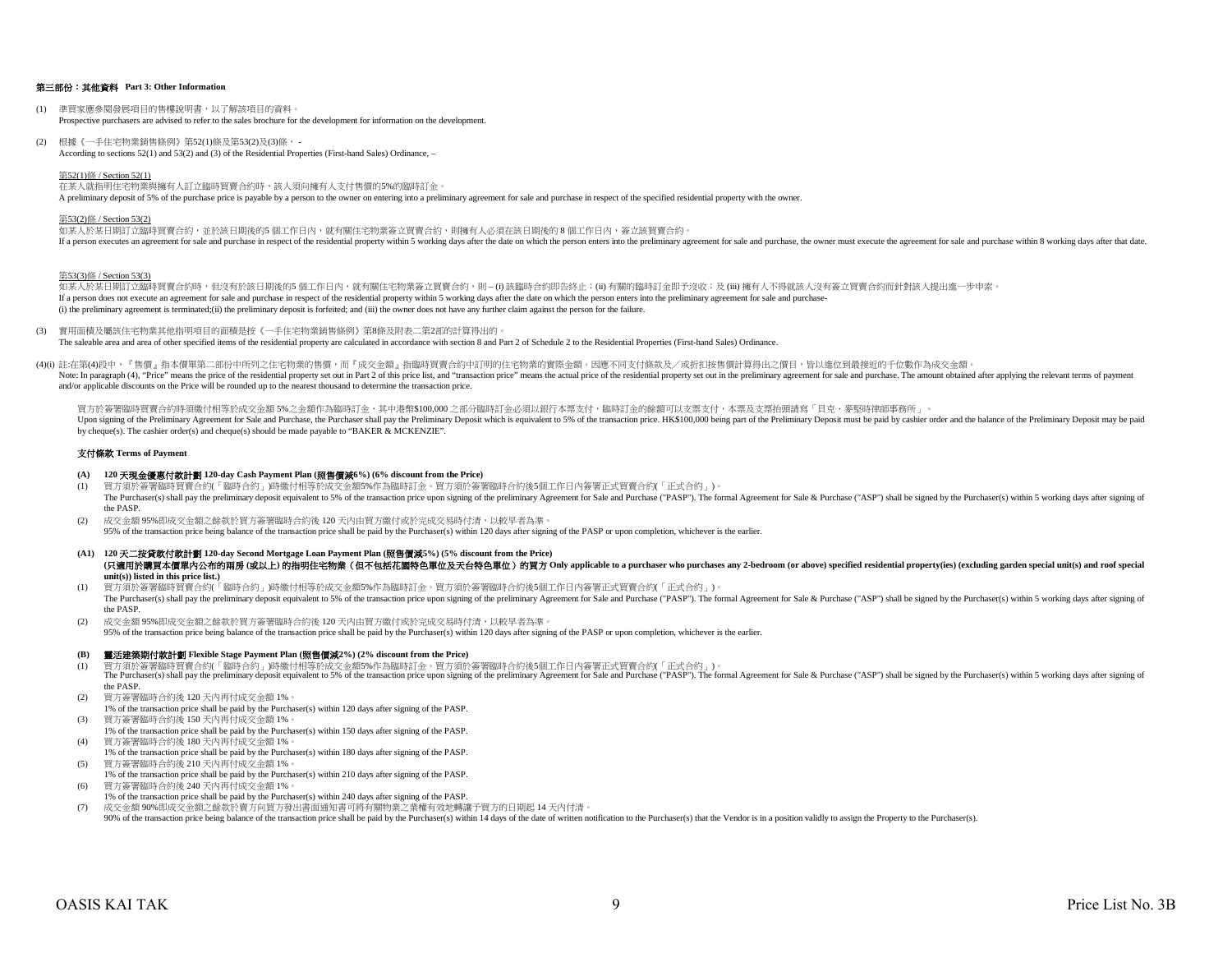#### **(B1)** 靈活建築期二按貸款付款計劃 **Flexible Stage Second Mortgage Loan Payment Plan (**照售價減**1%) (1% discount from the Price)** (只適用於講買本價單內公布的兩房 (或以上)的指明住宅物業 (但不包括花園特色單位及天台特色單位) 的買方 Only applicable to a purchaser who purchases any 2-bedroom (or above) specified residential property(ies) (excluding garden special unit(s) and roof special **unit(s)) listed in this price list.)**

- (1) 買方須於簽署臨時買賣合約(「臨時合約」)時繳付相等於成交金額5%作為臨時訂金。買方須於簽署臨時合約後5個工作日內簽署正式買賣合約(「正式合約」)。 The Purchaser(s) shall pay the preliminary deposit equivalent to 5% of the transaction price upon signing of the preliminary Agreement for Sale and Purchase ("PASP"). The formal Agreement for Sale & Purchase ("ASP") shall
- the PASP.
- (2) 買方簽署臨時合約後 120 天內再付成交金額 1%。
- 1% of the transaction price shall be paid by the Purchaser(s) within 120 days after signing of the PASP. (3) 買方簽署臨時合約後 150 天內再付成交金額 1%。
- 1% of the transaction price shall be paid by the Purchaser(s) within 150 days after signing of the PASP.
- (4) 買方簽署臨時合約後 180 天內再付成交金額 1%。 1% of the transaction price shall be paid by the Purchaser(s) within 180 days after signing of the PASP.
- (5) 買方簽署臨時合約後 210 天內再付成交金額 1%。
- 1% of the transaction price shall be paid by the Purchaser(s) within 210 days after signing of the PASP. (6) 買方簽署臨時合約後 240 天內再付成交金額 1%。
- 1% of the transaction price shall be paid by the Purchaser(s) within 240 days after signing of the PASP.
- (7) 成交金額 90%即成交金額之餘款於賣方向買方發出書面通知書可將有關物業之業權有效地轉讓予買方的日期起 14 天內付清。
- 90% of the transaction price being balance of the transaction price shall be paid by the Purchaser(s) within 14 days of the date of written notification to the Purchaser(s) that the Vendor is in a position validly to assig

## **(ii)** 售價獲得折扣的基礎 **The basis on which any discount on the Price is made available**

- (a) 見 4(i)
- See  $4(i)$ .

## (b) 「**Club Wheelock**」會員優惠 **Privilege for** 「**Club Wheelock**」**member**

A 1% discount from the Price would be offered to the Purchaser who is a Club Wheelock member on the date of signing of the preliminary agreement for sale and purchase. At least one individual Purchaser (if the Purchaser is Purchaser is a corporation) should be a Club Wheelock member on the date of signing the preliminary agreement for sale and purchase in order to enjoy the discount offer. 在簽署臨時買賣合約當日,買方如屬「Club Wheelock」會員,可獲1%售價折扣優惠。最少一位個人買方(如買方是以個人名義)或最少一位買方之董事(如買方是以公司名義)須為「Club Wheelock」會員,方可享此折扣優惠。

#### (c) 印花稅優惠 **Stamp Duty Discount**

買方購買本價單中所列之住宅物業可獲10.5%售價折扣優惠。 A 10.5% discount from the Price would be offered to the Purchaser of a residential property listed in this price list.

#### (d) 會德豐有限公司員工置業優惠 **Wheelock and Company Limited Home Purchasing Discount**

如買方(或構成買方之任何人士)屬任何「會德豐合資格人士」,並且沒有委任地產代理就購入住宅物業代其行事,可獲 2.75% 售價折扣優惠。

If the Purchaser (or any person comprising the Purchaser) is a "Qualified Person of Wheelock Group", provided that the Purchaser did not appoint any estate agent to act for him in the purchase of the residential property(i

「會德豐合資格人士」指任何下列公司或其在香港註冊成立之附屬公司之任何董事、員工及其近親(任何個人的配偶、父母、祖父、祖母、外祖父、外祖母、子女、孫、孫女、外孫、外孫女或兄弟姊妹為該個人之「近親」,惟須提供令賣方滿意的有關證明文件以茲 證明有關關係,且賣方對是否存在近親關係保留最終決定權):

"Qualified Person of Wheelock Group" means any director or employee (and his/her close family member (a spouse, parent, grant parant, child, grand child or sibling of a person is a "close family member" of that person Frov Vendor must be provided to prove the relationship concerned and that the Vendor reserves the final right to decide whether or not such relationship exists)) of any of the following companies or any of its subsidiaries inco

- 1. 會德豐有限公司 Wheelock and Company Limited 或 or;
- 2. 會德豐地產有限公司 Wheelock Properties Limited 或 or;
- 3. 會德豐地產(香港)有限公司 Wheelock Properties (HK) Limited 或 or;
- 4. 九龍倉集團有限公司 The Wharf (Holdings) Limited 或 or;
- 5. 夏利文物業管理有限公司 Harriman Property Management Limited 或 or;
- 6. 海港企業有限公司 Harbour Centre Development Limited 或 or;
- 7. 現代貨箱碼頭有限公司 Modern Terminals Limited.

買方在簽署有關的臨時買賣合約前須即場提供令賣方滿意的證據証明其為會德豐合集團合資格人士,賣方就相關買方是否會德豐合集團合資格人士有最終決定權,而賣方之決定為最終及對買方具有約束力。 The Purchaser shall before signing of the relevant preliminary agreement for sale and purchase on the spot provide evidence for proof of being a Qualified Person of Wheelock Group to the satisfaction of the Vendor and in t decision shall be final and binding on the Purchaser.

#### (iii) 可就購買該發展項目中的指明住宅物業而連帶獲得的任何贈品、財務優惠或利益 Any gift, or any financial advantage or benefit, to be made available in connection with the purchase of a specified residential property in the Development

- (a)  $\quad \equiv 4$ (ii)
- See 4(ii).

# (b) 備用二按貸款 **(**只適用於選擇第**4(i)**段中支付條款**(A1)** 或 **(B1)**之買家**)**

**Standby Second Mortgage Loan (Only applicable to the Purchaser who has selected Terms of Payment (A1) or (B1) in paragraph 4(i))**

買家可向賣方指定的二按財務機構申請備用二按貸款 (「第二按揭貨款」) (賣方或賣方指定的二按財務機構有權隨時停止提供第二按揭貨款而無須另行通知),主要條款如下 :

Purchaser can apply for Standby Second Mortgage Loan ("second mortgage loan") from Vendor's designated second mortgage financing company (the Vendor or Vendor's designated second mortgage financing company may stop providi notice) and on the following terms:-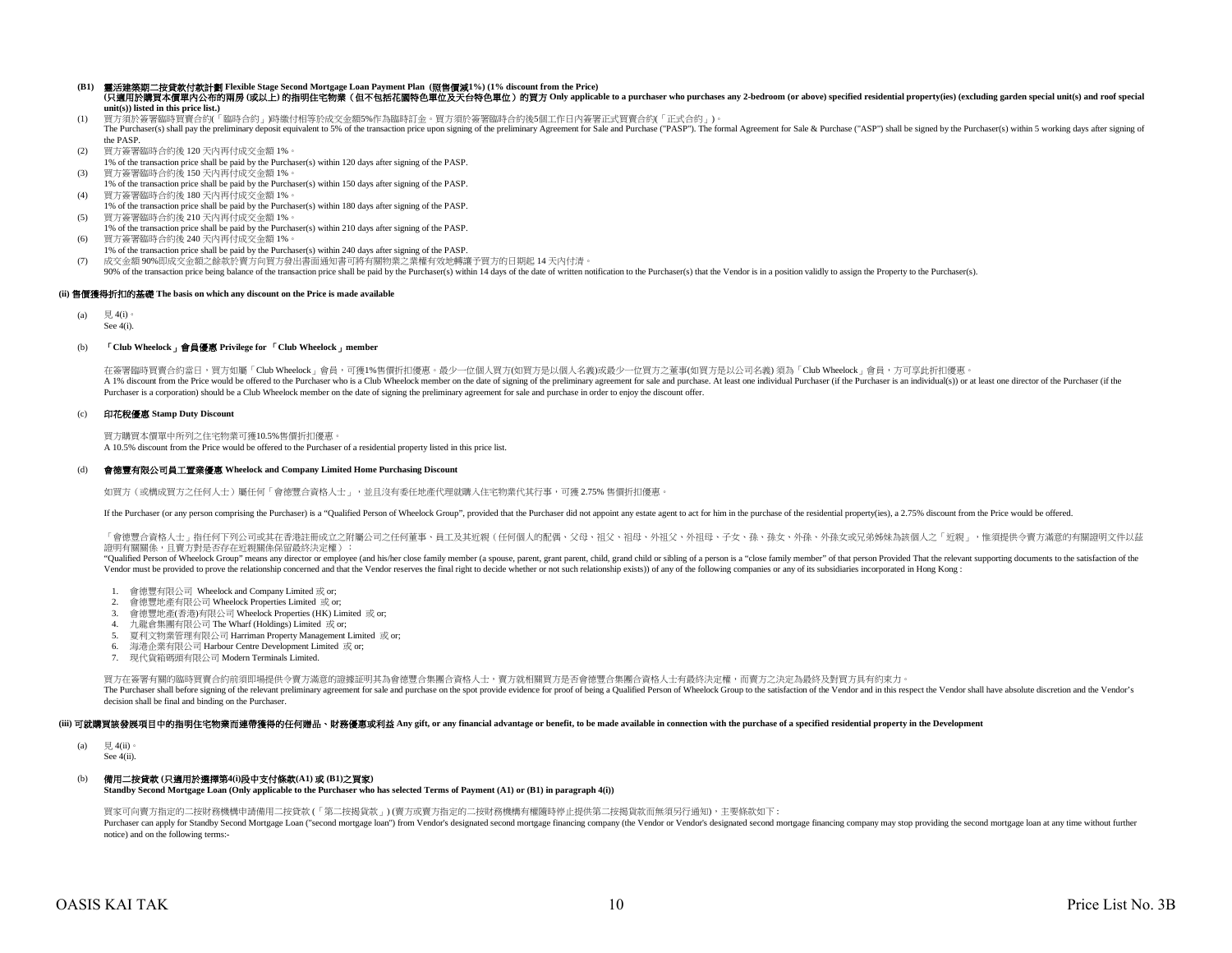A) 第二按揭貸款最高金額為成交金額的25% ,惟第一按揭貸款及第二按揭貸款總金額不可超過成交金額的85%。 The maximum second mortgage loan amount shall be 25% of the transaction price, but the total amount of first mortgage loan and second mortgage loan together shall not exceed 85% of the transaction price.

第二按揭貸款首 24 個月之按揭利率為香港上海匯豐銀行有限公司不時報價之港元最優惠利率(P)減1.5% p.a. (P - 1.5%),其後之按揭利率為港元最優惠利率(P),利率浮動。最終按揭利率以賣方指定的二按財務機構最後審批結果為準。 Interest rate of second mortgage loan for the first 24 months shall be Hong Kong Dollar Best Lending Rate (P) quoted from time to time by The Hongkong and Shanghai Banking Corporation Limited minus 1.5% p.a. (P-1.5%), ther fluctuation. The final interest rate will be subject to final approval by the Vendor's designated second mortgage financing company.

B) 如買方於提款日起計的 36 個月內準時並全數清還第二按揭貸款,賣方指定的二按財務機構將會向買方退還1%之成交金額 。

If the Purchaser shall duly and fully repay the second mortgage loan within 36 months from the date of drawdown of the second mortgage loan, 1% of transaction price will be refunded to the Purchaser by the Vendor's designa

- C) 買方必須於付清成交金額餘額之日起計最少60日前以書面向賣方申請第二按揭貸款。 The Purchaser shall make a written application to the Vendor for a second mortgage loan not less than 60 days before the date of settlement of the balance of the transaction price.
- D) 第二按揭貸款年期最長為 25 年,或相等於第一按揭貸款之年期,以較短者為準。 The maximum tenor of second mortgage loan shall be 25 years or the same tenor of first mortgage loan, whichever is shorter.
- E) 買方須提供足夠文件證明其還款能力,包括但不限於提供足夠文件(如:最近三年之稅單或利得稅繳納通知書及最近六個月有顯示薪金存款或收入之銀行存摺/月結單)證明每月還款(即第一按揭貸款及第二按揭貸款及其他借貸的還款)不超過香港金 融管理局不時訂明的「供款與入息比率」上限。

The Purchaser shall provide sufficient documents to prove his/her repayment ability, including but not limited to providing sufficient documents (for example latest 3 years' Tax Assessment and Demand Note or Profits Tax As which show salary deposits or income) to prove that the total amount of monthly installment (being the total installment for repayment of first mortgage, second mortgage and any other loan repayment) does not exceed the ma Authority from time to time.

- F) 第一按揭貸款銀行須為賣方所指定及轉介之銀行,買方並須首先得到該銀行書面同意辦理第二按揭貸款。 First mortgagee bank shall be nominated and referred by the Vendor and the Purchaser shall obtain a prior written consent from the first mortgagee bank to apply for a second mortgage loan.
- G) 第一按揭貸款及第二按揭貸款申請需由有關承按機構獨立審批。 First mortgage loan and second mortgage loan shall be processed by the relevant mortgagees independently.
- H) 所有第二按揭貸款之法律文件必須由賣方(或賣方指定的二按財務機構)的指定律師行辦理,買方須支付所有第二按揭貸款相關之律師費及雜費。 All legal documents of the second mortgage shall be handled by the Vendor's (or Vendor's corpedor's designated second mortgage financing company) designated solicitors and all legal costs and disbursements relating thereto
- I) 第二按揭貸款批出與否及其條款,受制於賣方指定的二按財務機構的絕對最終決定權,與賣方無關,且於任何情況下賣方均無需為此負責。不論貸款獲批與否,買方仍須按買賣合約完成交易及繳付成交金額全數。 The approval or disapproval of the second mortgage loan and terms thereof are subject to the final decision of the Vendor's designated second mortgage financing company and are not related to the Vendor (which shall under loan is granted or not, the Purchaser shall complete the sale and purchase in accordance with the agreement of sale and purchase and pay the full transaction price.
- J) 第二按揭貨款受賣方指定的二按財務機構所定的其他條款及細則約束。

The second mortgage loan is subject to other terms and conditions as determined by the Vendor's designated second mortgage financing company.

- K) 買方需就申請第二按揭貸款繳交港幣\$5,000不可退還的申請手續費。 A non-refundable application fee of HK\$5,000 for the second mortgage loan will be payable by the Purchaser.
- L) 第二按揭貸款只限個人買方申請。 Only individual Purchaser(s) are eligible to apply for the second mortgage loan.

#### $(c)$ 提前付清樓價現金回贈 **Early Settlement Cash Rebate**

#### **(**只適用於選擇第**4(i)**段中支付條款 **(B)** 及 **(B1)** 之買家 **Only applicable to the Purchaser who has selected Terms of Payment (B) and (B1) in paragraph 4(i))**

如買方提前於買賣合約訂明的付款限期日之前付清成交金額全數,可獲賣方根據以下列表送出「提前付清樓價現金回贈」。 Where the Purchaser settles the transaction price in full earlier than the due date of payment specified in the Agreement for Sale and Purchase, the Purchaser shall be entitled to an "Early Settlement Cash Rebate" offered

提前付清樓價現金回贈列表 Early Settlement Cash Rebate Table

| Larry Deutennem Cash Rebaie Table                                                            |                                            |
|----------------------------------------------------------------------------------------------|--------------------------------------------|
| 付清成交金額全數日期                                                                                   | 提前付清樓價現金回贈金額                               |
| Date of settlement of the transaction price in full                                          | <b>Early Settlement Cash Rebate amount</b> |
| 簽署臨時買賣合約的日期後 180日內                                                                           | 成交金額 3%                                    |
| Within 180 days after the date of signing of the Preliminary Agreement for Sale and Purchase | 3% of transaction price                    |
| 簽署臨時買賣合約的日期後 240日內                                                                           | 成交金額 2%                                    |
| Within 240 days after the date of signing of the Preliminary Agreement for Sale and Purchase | 2% of transaction price                    |
| 簽署臨時買賣合約的日期後 360日內                                                                           | 成交金額 1%                                    |
| Within 360 days after the date of signing of the Preliminary Agreement for Sale and Purchase | 1% of transaction price                    |

買方須於提前付清樓價餘額日前最少30日,以書面向賣方申請提前付清樓價現金回贈,賣方會於收到申請並確認有關資料無誤後將提前付清樓價現金回贈直接用於支付部份樓價餘額。

The Purchaser shall apply to the Vendor in writing for the Early Settlement Cash Rebate at least 30 days before the date of early settlement of the balance of the purchase price. After the Vendor has received the applicati Settlement Cash Rebate as part payment of the balance of the purchase price directly.